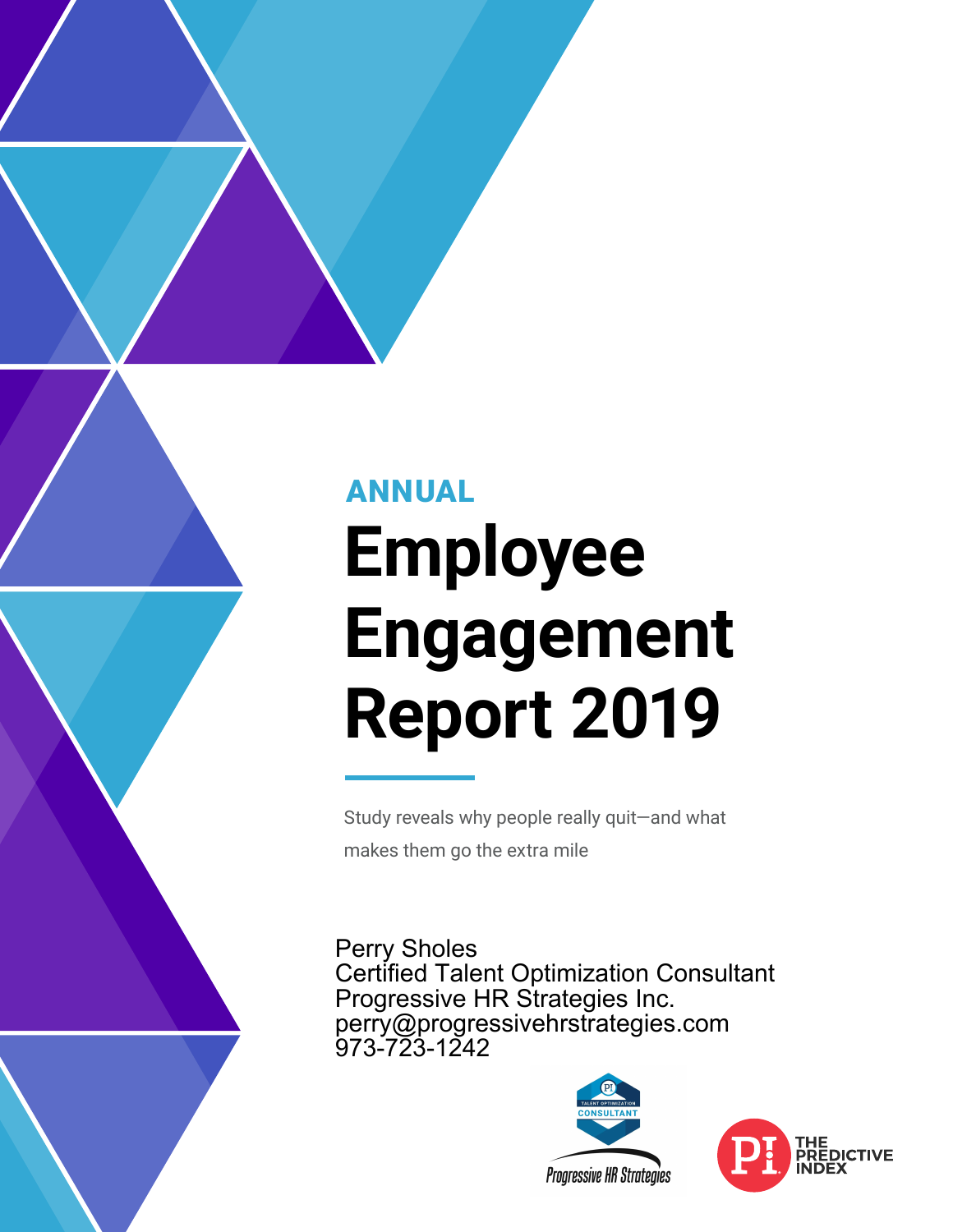### **Introduction**

In February of 2019, The Predictive Index® surveyed 3,000 employees across 20 industries to understand which factors had the greatest impact on employee engagement and turnover. Their answers paint a picture of the current state of engagement in the U.S. They also unveil how companies can get the most out of their people and retain top talent.

When employees are engaged, companies win financially. One Best Buy store quantified the **[annual value of 0.1% increase](https://hbr.org/2010/10/competing-on-talent-analytics)** in engagement: \$100,000. On the other hand, disengaged employees drain the coffers: companies with engaged workers grew their earnings per share 27.8% over 12 months, while low engagement companies experienced an [11.2% decline](https://c.ymcdn.com/sites/simnet.site-ym.com/resource/group/066D79D1-E2A8-4AB5-B621-60E58640FF7B/leadership_workshop_2010/towers_perrin_global_workfor.pdf) in earnings per share over the same period, according to Towers Perrin.

#### **Findings are broken down into five sections:**

| 1. What makes workers go the extra mile    | 3  |
|--------------------------------------------|----|
| 2. What causes people to quit              |    |
| 3. Other factors that determine engagement | 10 |
| 4. Assessments and engagement              | 13 |
| 5. Industry stats                          | 18 |

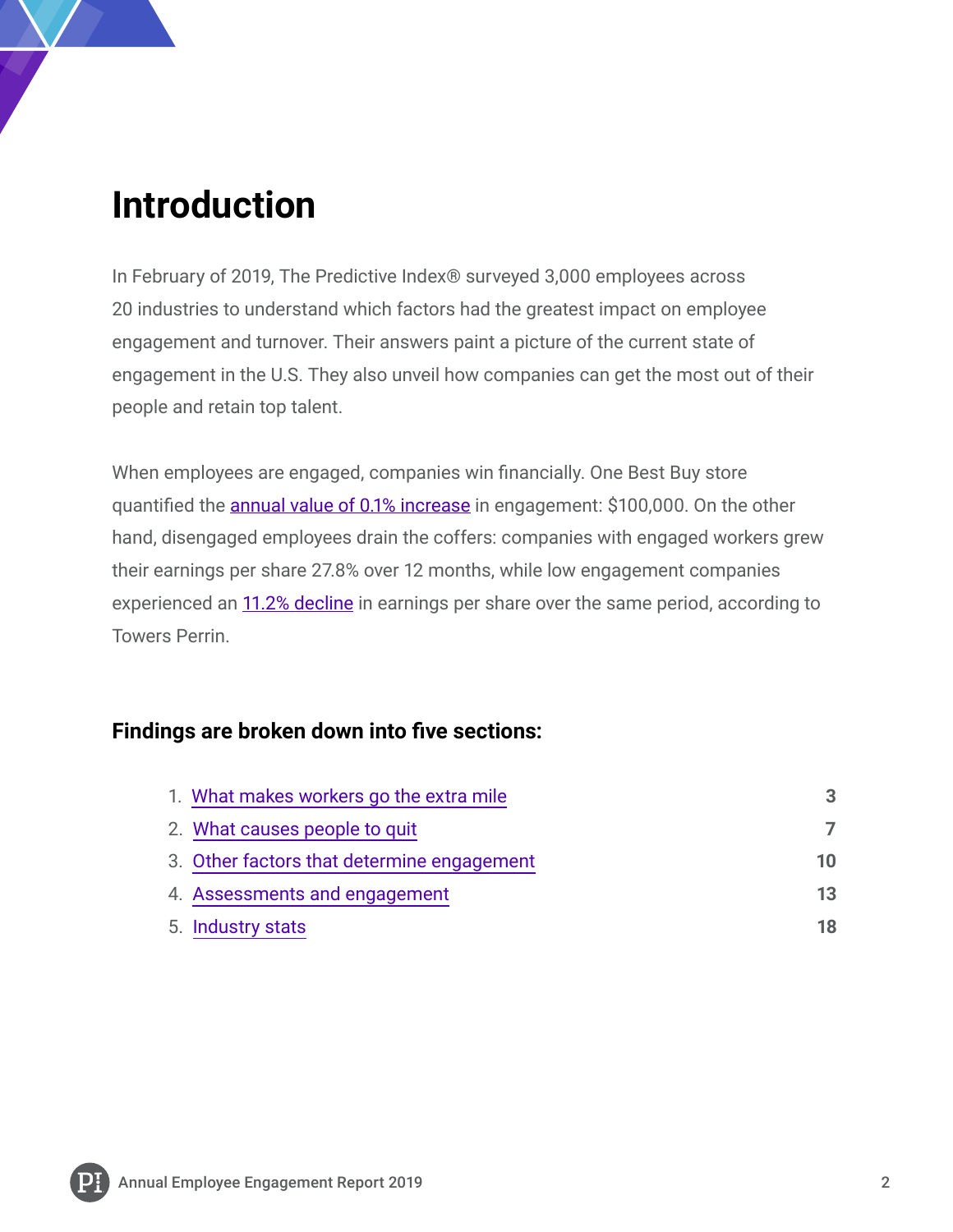# <span id="page-2-0"></span>SECTION 1 **What makes workers go the extra mile**

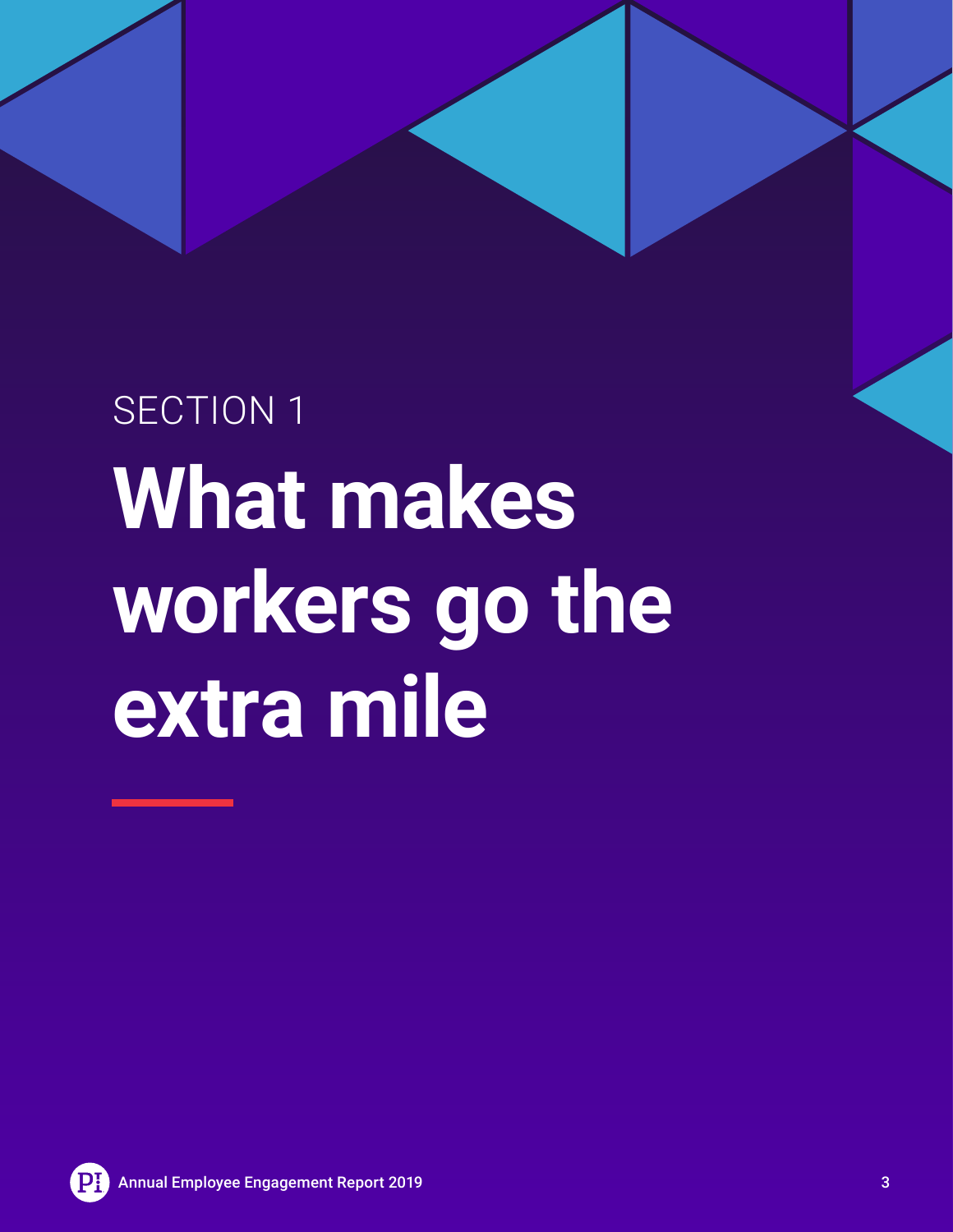#### **The state of employee engagement in 2019**

### **In the U.S., the composite engagement rate is 71%.**

To begin, the study offers a birds-eye view of overall employee engagement. The panel of 3,000 workers rated the following four engagement items on a scale of 1 (strongly disagree) to 5 (strongly agree).

- I am proud to say I work for this organization.
- I would recommend my organization to others as a great place to work.
- Overall, I am very happy to be working at my organization.
- It would take a lot to get me to leave my organization.

The results depict a more engaged workforce than [some accounts](https://www.gallup.com/workplace/231668/dismal-employee-engagement-sign-global-mismanagement.aspx) would have you believe—but there's still much room for improvement.



**Engagement rate**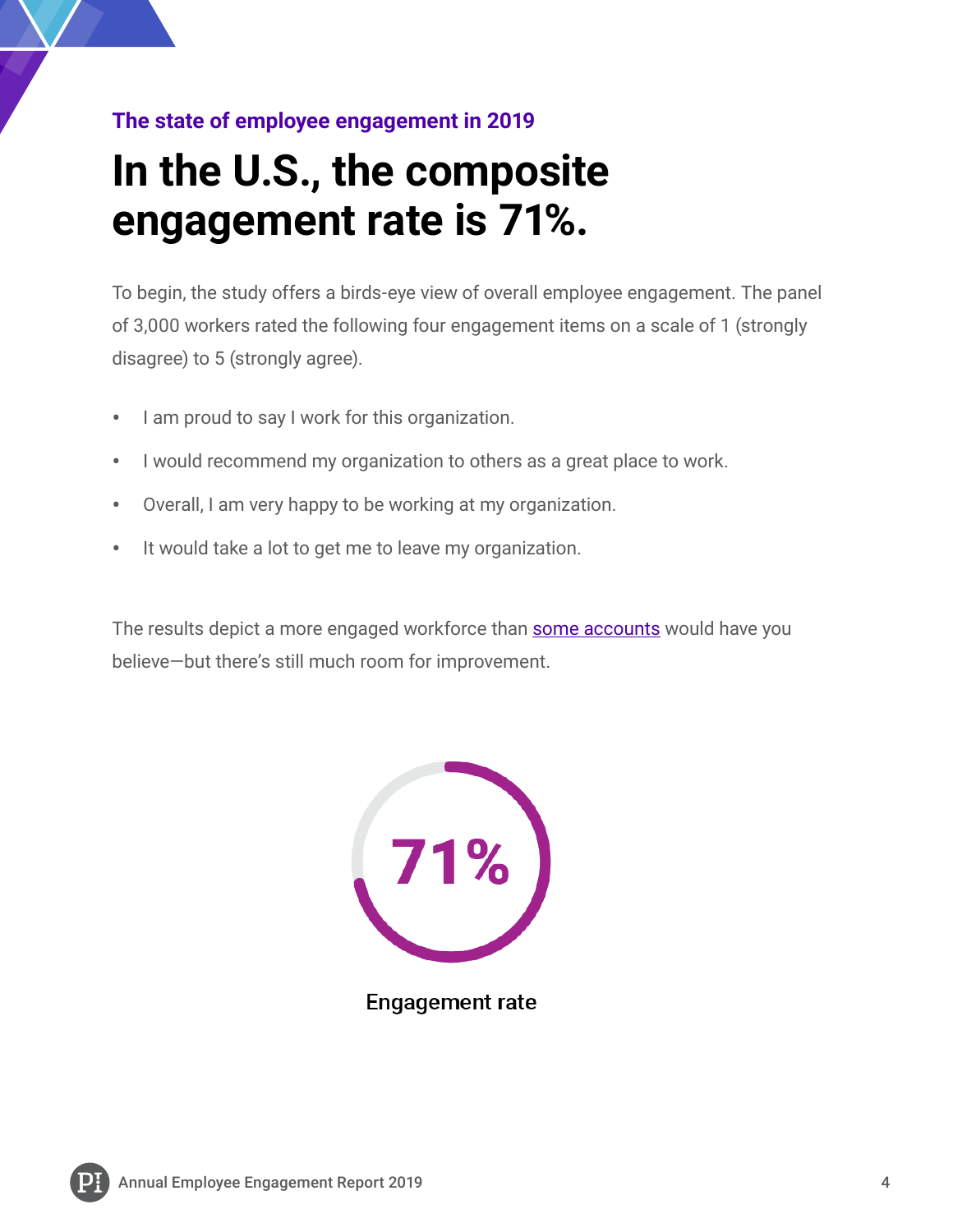#### **Engagement across categories**

### **On the whole, people feel more satisfied with their jobs and their coworkers and less satisfied with their managers and their organizations.**

With overall engagement measured at 71%, the study dove a bit deeper. The panel of 3,000 workers rated a list of 54 items spanning four categories:

- **1. Job**
- **2. Manager**
- **3. People**
- **4. Organization**

Respondents rated each item on a scale of 1 (strongly disagree) to 5 (strongly agree). About 70% of respondents enjoy their job, 69% like their co-workers, 64% feel favorably about their direct manager, and 60% are happy with their company.

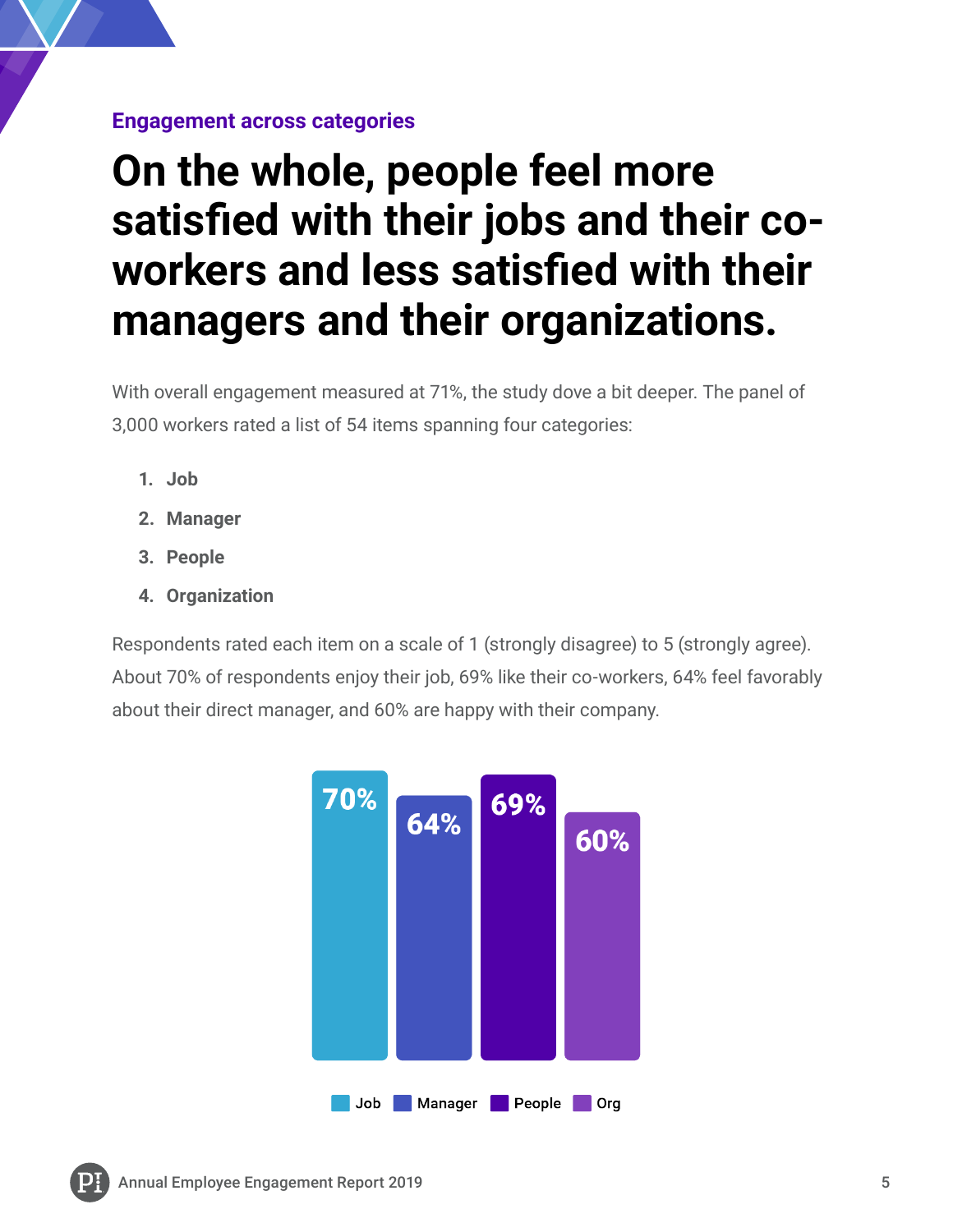#### **Top 10 drivers of engagement**

### **Nine of the top 10 engagement drivers involve the company and its senior leaders (i.e. organization).**

Next, the study aimed to uncover the top 10 influencers of employee engagement: Which list items are deemed most important? What makes people go the extra mile? To determine this, researchers ran a correlation analysis against the list of 54 items and the four engagement items.

The results show that organizations—and the decisions executives make—have the biggest impact on engagement.

| <b>Rank</b>    | <b>Category</b> | <b>Engagement Drivers</b>                                                                                                     |
|----------------|-----------------|-------------------------------------------------------------------------------------------------------------------------------|
| 1              | Organization    | I believe my organization has an outstanding future.                                                                          |
| $\overline{2}$ | Organization    | I trust the senior leadership of my organization.                                                                             |
| 3              | Organization    | The senior leadership of my organization has communicated a vision of the future<br>that motivates me.                        |
| $\overline{4}$ | Organization    | I believe this company puts as much energy and investment into its people as it<br>puts into achieving its business strategy. |
| 5              | Organization    | Our organization is stronger because of its culture.                                                                          |
| 6              | Organization    | There is great open, honest, two-way communication in my organization.                                                        |
| $\overline{7}$ | Organization    | My organization provides me with the opportunity for learning and development.                                                |
| 8              | Organization    | I believe I am rewarded fairly for my hard work and contribution (e.g.<br>compensation, benefits, perks).                     |
| 9              | Job             | I am excited about the work I do every day.                                                                                   |
| 10             | Organization    | Senior leaders have clearly explained the reasons behind the changes made in the<br>organization.                             |

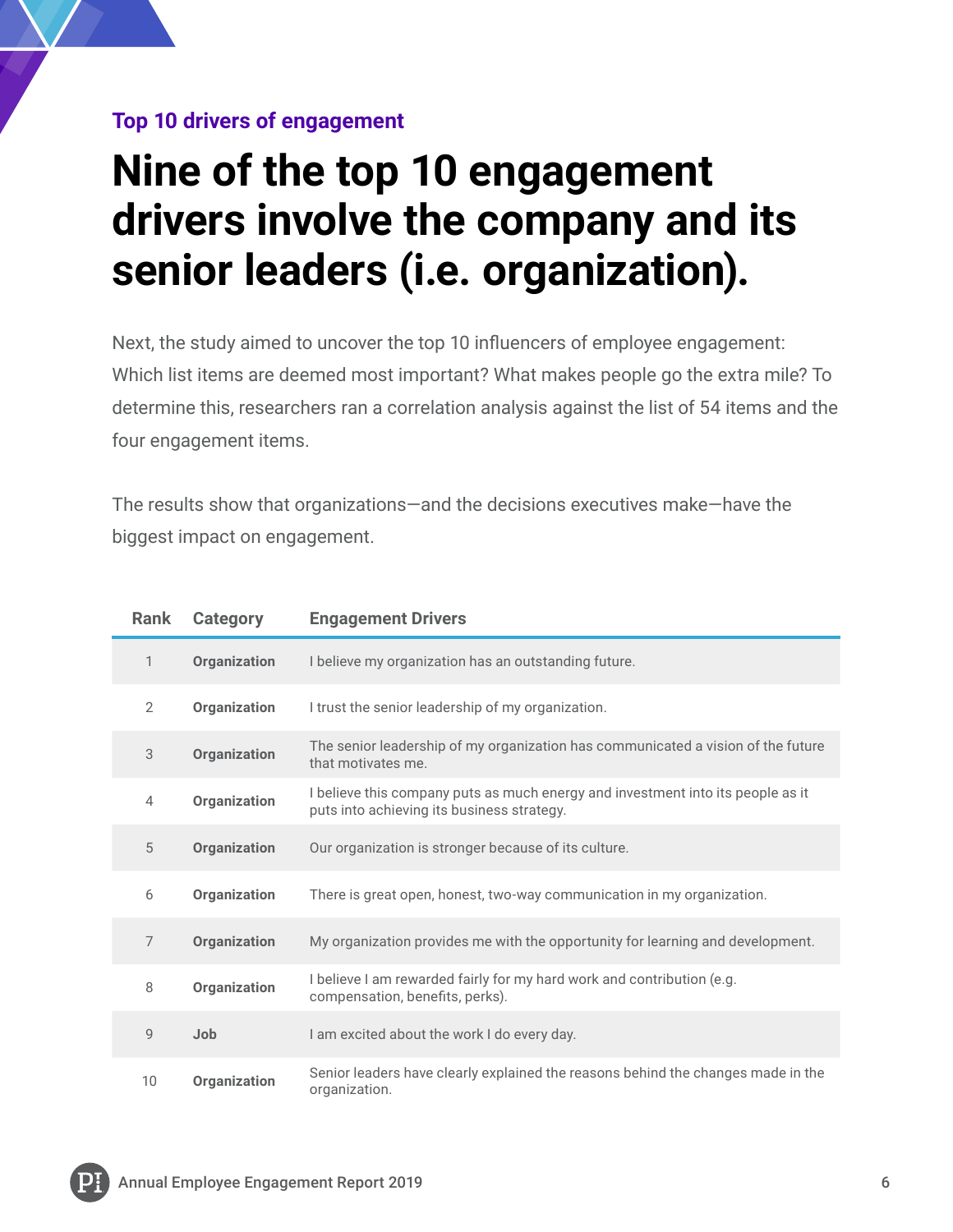## <span id="page-6-0"></span>SECTION 2 **What causes people to quit**

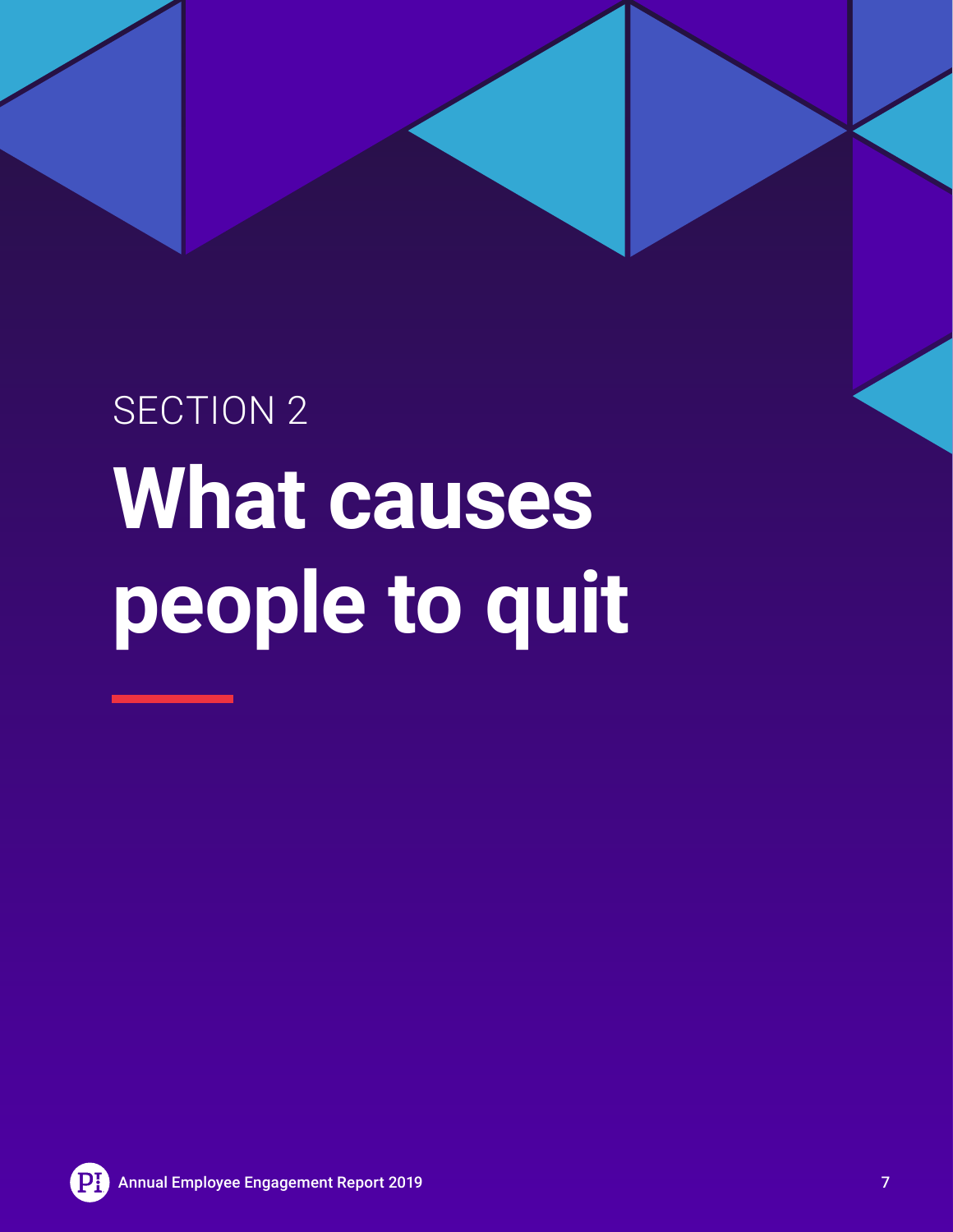#### **Top 10 drivers of turnover intention**

### **Nine of the top 10 drivers of turnover pertain to the organization—people leave bad companies.**

Next the study sought to get to the root of what makes people want to quit their jobs. Was having a bad manager the primary culprit? Was it holding a job that's a bad behavioral fit? To determine turnover intent (i.e., whether respondents had begun to consider working at a different company), researchers examined how they rated the following engagement item:

#### **"It would take a lot to get me to leave my organization."**

Researchers then did another correlation analysis to identify the top 10 drivers of turnover intent—or what causes people to quit. As was the case with engagement, turnover intention is more about the company and its executive team than anything else.

**Continued** 

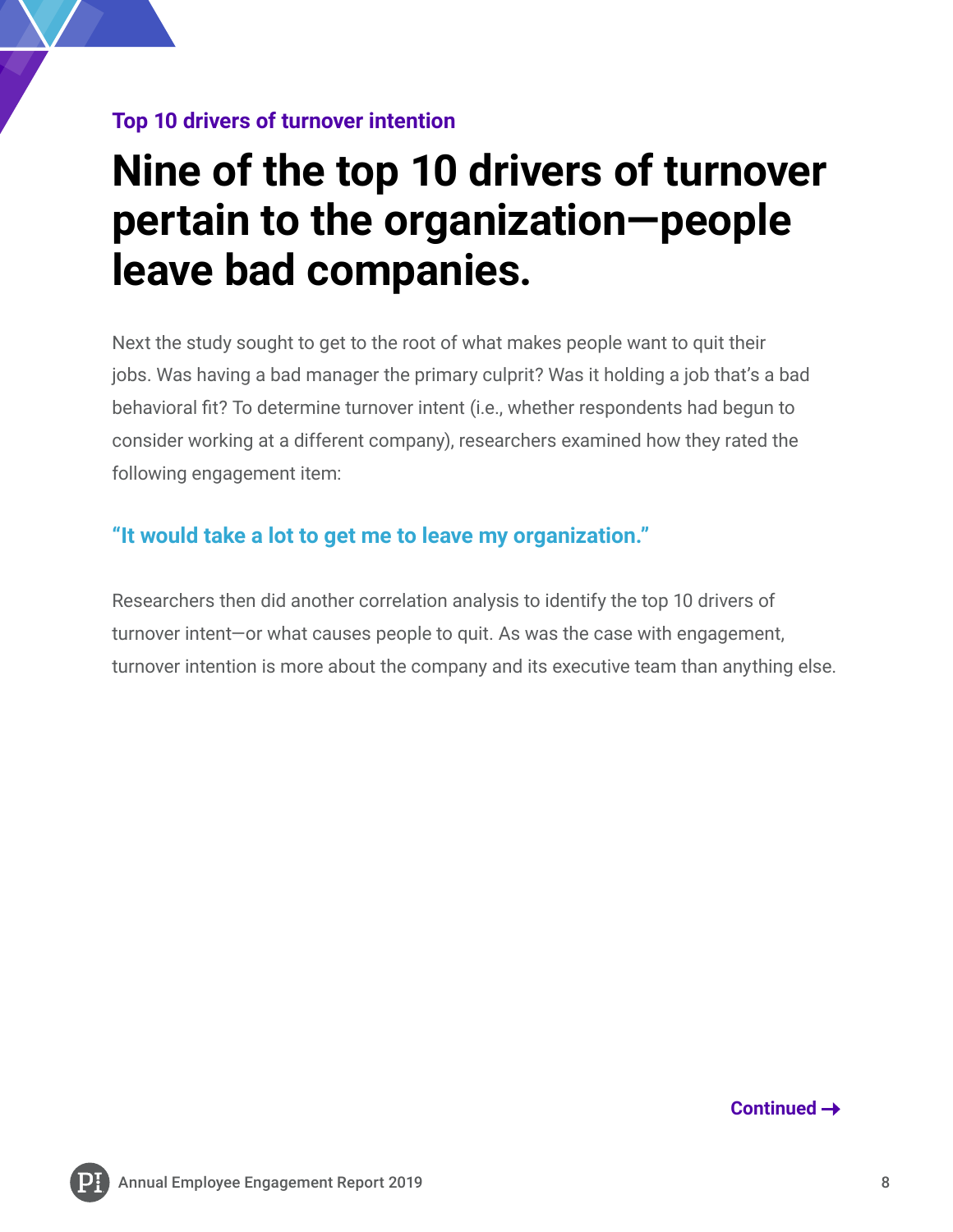As the data shows, whether people choose to stick around or leave depends on their faith in the company's future, its C-Suite, and its people investment.

| <b>Rank</b>    | <b>Category</b>     | <b>Engagement Drivers</b>                                                                                                  |
|----------------|---------------------|----------------------------------------------------------------------------------------------------------------------------|
| 1              | Organization        | The senior leadership of my organization has communicated a vision of the future<br>that motivates me.                     |
| $\overline{2}$ | <b>Organization</b> | I believe this company puts as much energy and investment into its people as it<br>puts into achieving its business goals. |
| 3              | Organization        | I trust the senior leadership of my organization.                                                                          |
| $\overline{4}$ | Organization        | I believe I am rewarded fairly for my hard work and contribution (e.g.<br>compensation, benefits, perks).                  |
| 5              | Organization        | I believe my organization has an outstanding future.                                                                       |
| 6              | Organization        | My organization provides me with the opportunity for learning and development.                                             |
| $\overline{7}$ | Organization        | Our organization is stronger because of its culture.                                                                       |
| 8              | Job                 | I am excited about the work I do every day.                                                                                |
| $\mathsf 9$    | Organization        | There is great open, honest, two-way communication in this organization.                                                   |
| 10             | Organization        | I see career growth opportunities for myself in this organization.                                                         |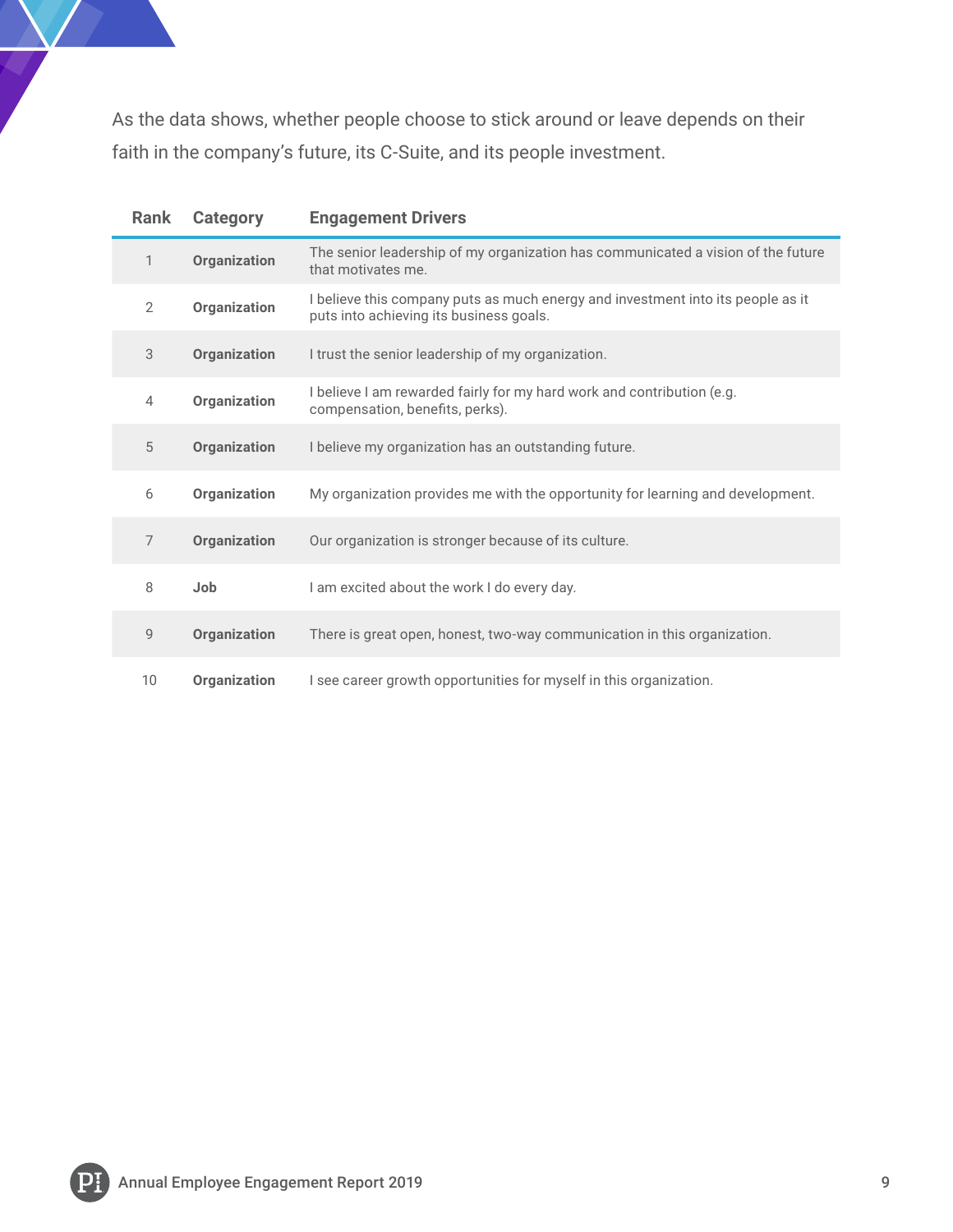# <span id="page-9-0"></span>SECTION 3 **Other factors that determine engagement**

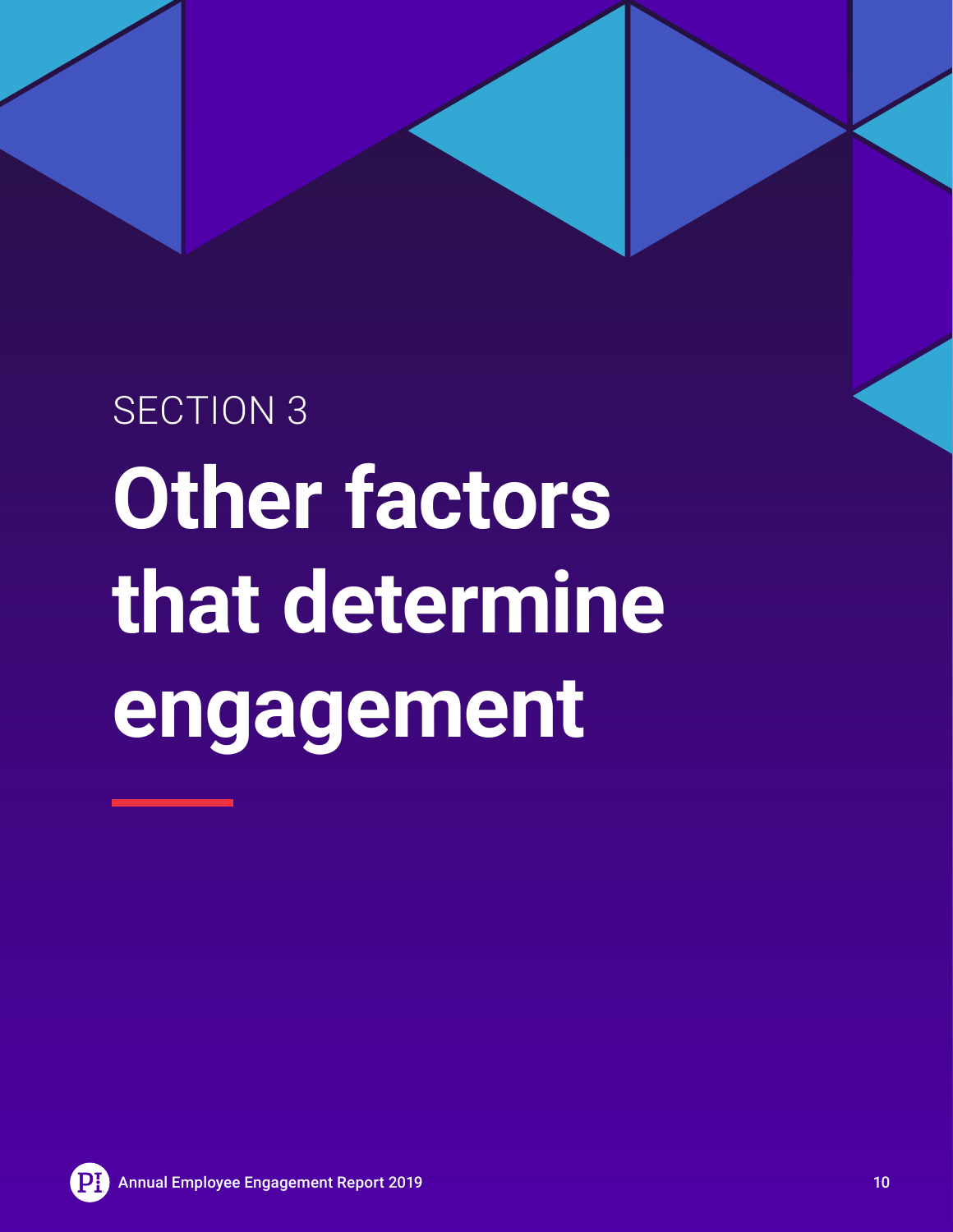#### **Organization size and engagement**

### **While there's no definitive connection between engagement and company size, employees at small companies feel more favorably about their jobs.**

Does the size of an organization make a difference in how engaged its employees are?

Overall engagement numbers showed no clear upward or downward trend. None of the four categories showed a linear climb or drop based on company size either. That said, the job category saw the widest spread in engagement rates when comparing the smallest organization (74%) to the largest organization (64%).

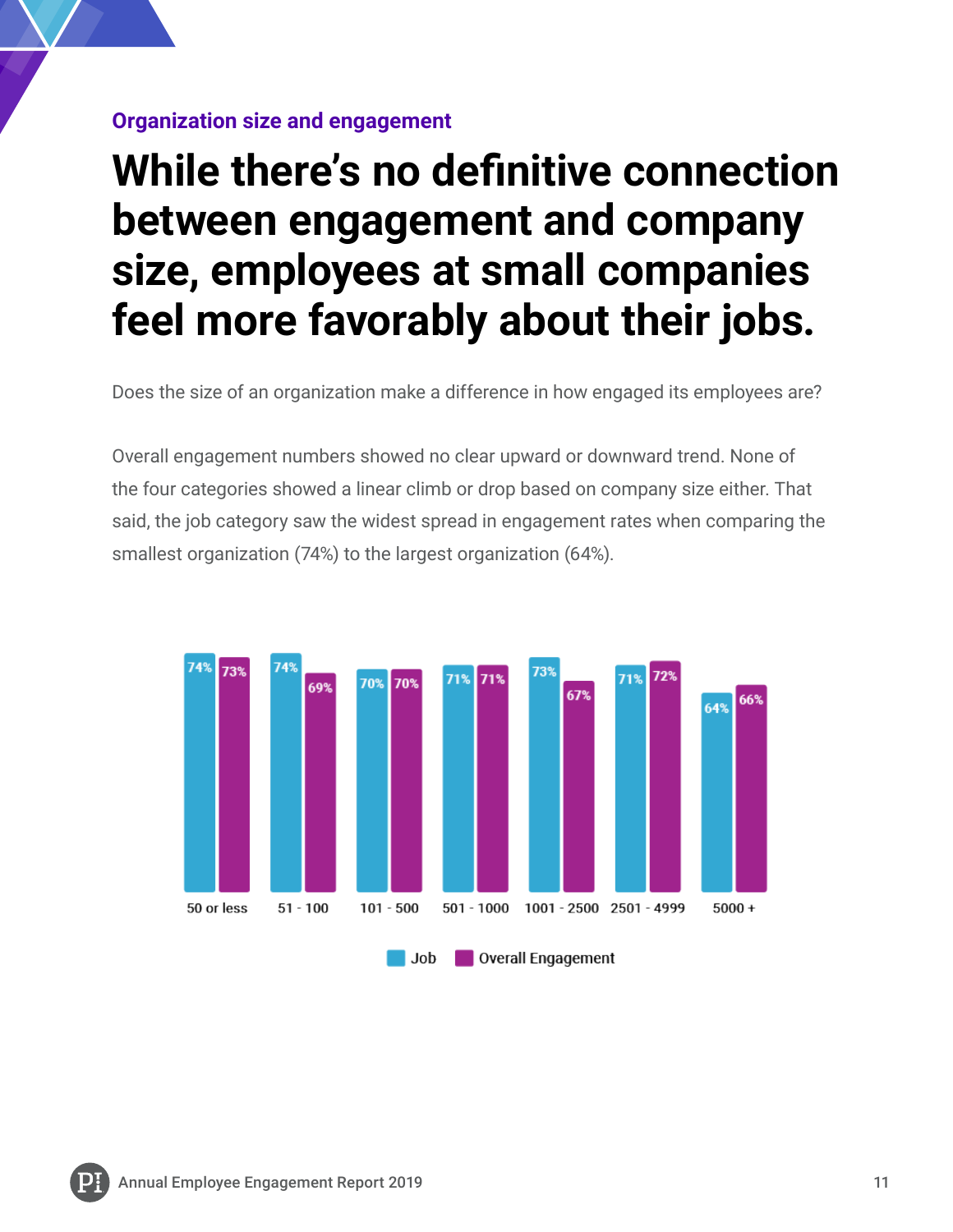#### **Organization age and engagement**

### **As your company ages, pay extra attention to pulling the levers that increase engagement; career pathing can help increase job satisfaction.**

Is there a correlation between engagement levels and the age of a company?

Overall engagement dipped steadily as company age increased (77% at companies five years old or younger to 68% at companies more than 30 years old). Additionally, engagement with one's job also decreased along with the company's age (77% at companies five years old or younger to 67% at companies more than 30 years old).

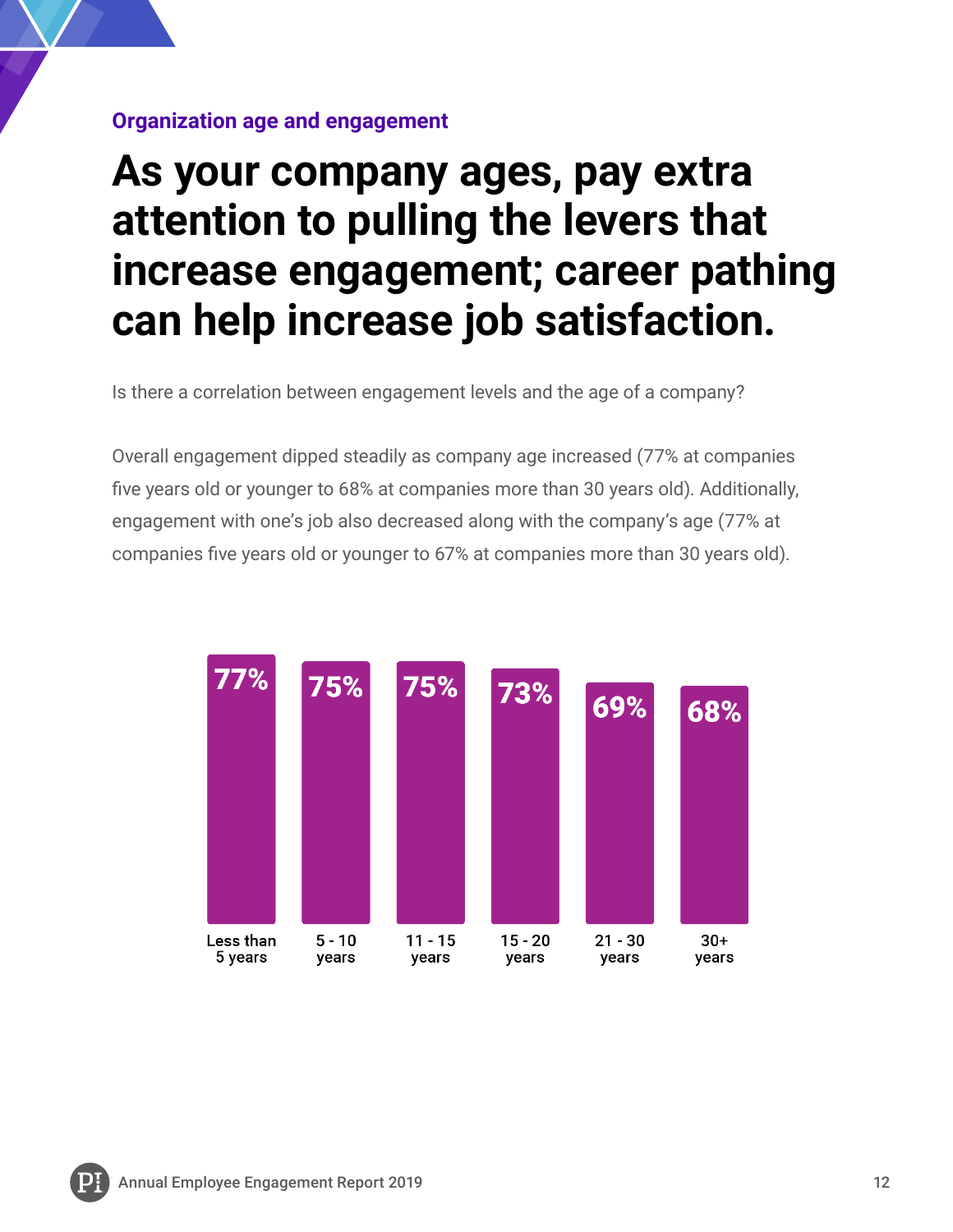## <span id="page-12-0"></span>SECTION 4 **Assessments and engagement**

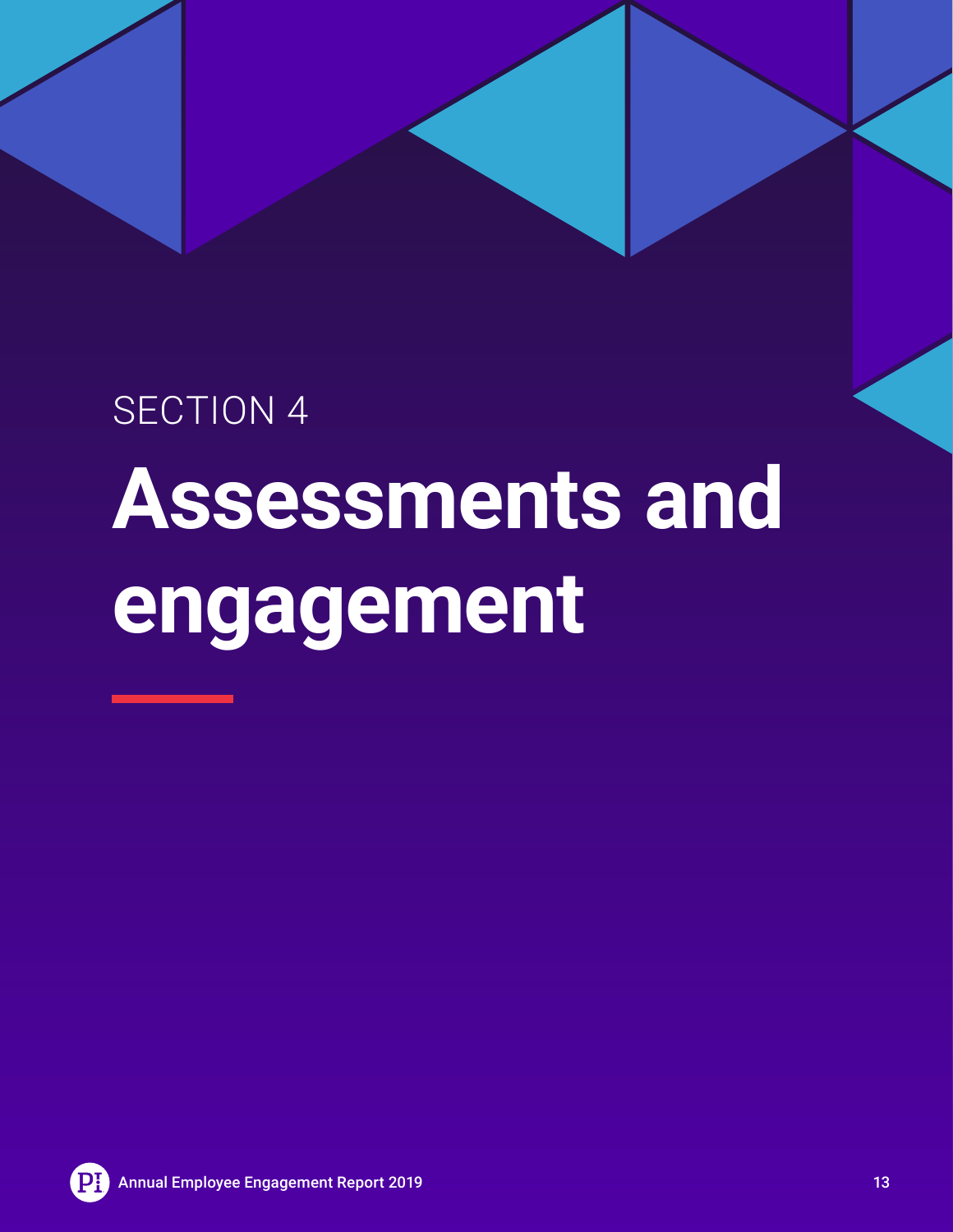#### **Hiring assessments and engagement**

### **If you use behavioral assessments to hire the right people, you're likely to see better engagement scores.**

The study also explored the relationship between behavioral assessments and employee engagement. To that end, respondents were asked whether they were assessed as part of the hiring process.

The data shows that average engagement across those who work at companies that use assessments in the hiring process is 84%. Of the respondents who said their organization does not use assessments to hire, engagement levels were only 62%.

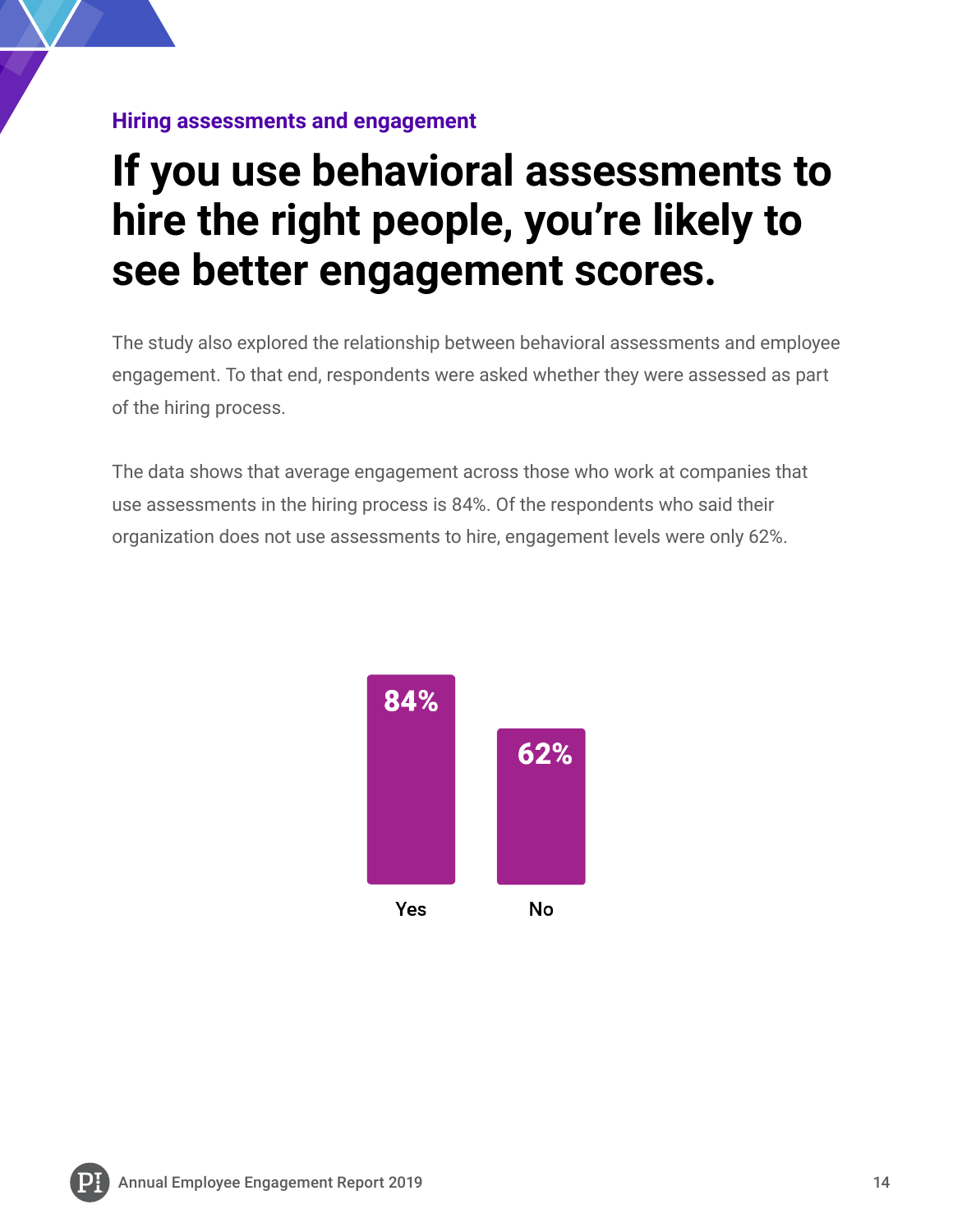#### **Assessment results and engagement**

### **Employees who are aware of their assessment results report 87% engagement; employees who aren't aware report 64% engagement.**

Employees who took behavioral assessments as part of the hiring process were asked whether they were given their results. Engagement levels of those who said yes and those who said no were compared.

The data shows that giving employees access to their assessment results can boost engagement. Overall engagement scores are higher among the group of people who are aware of their assessment results. In a similar fashion, engagement scores across each of the four categories—job, manager, people, and organization—were also higher among those made aware of their assessment results.

Workforce assessments have multiple use cases—from ensuring job fit to building selfawareness. Either of these use cases could be the cause of increased engagement.



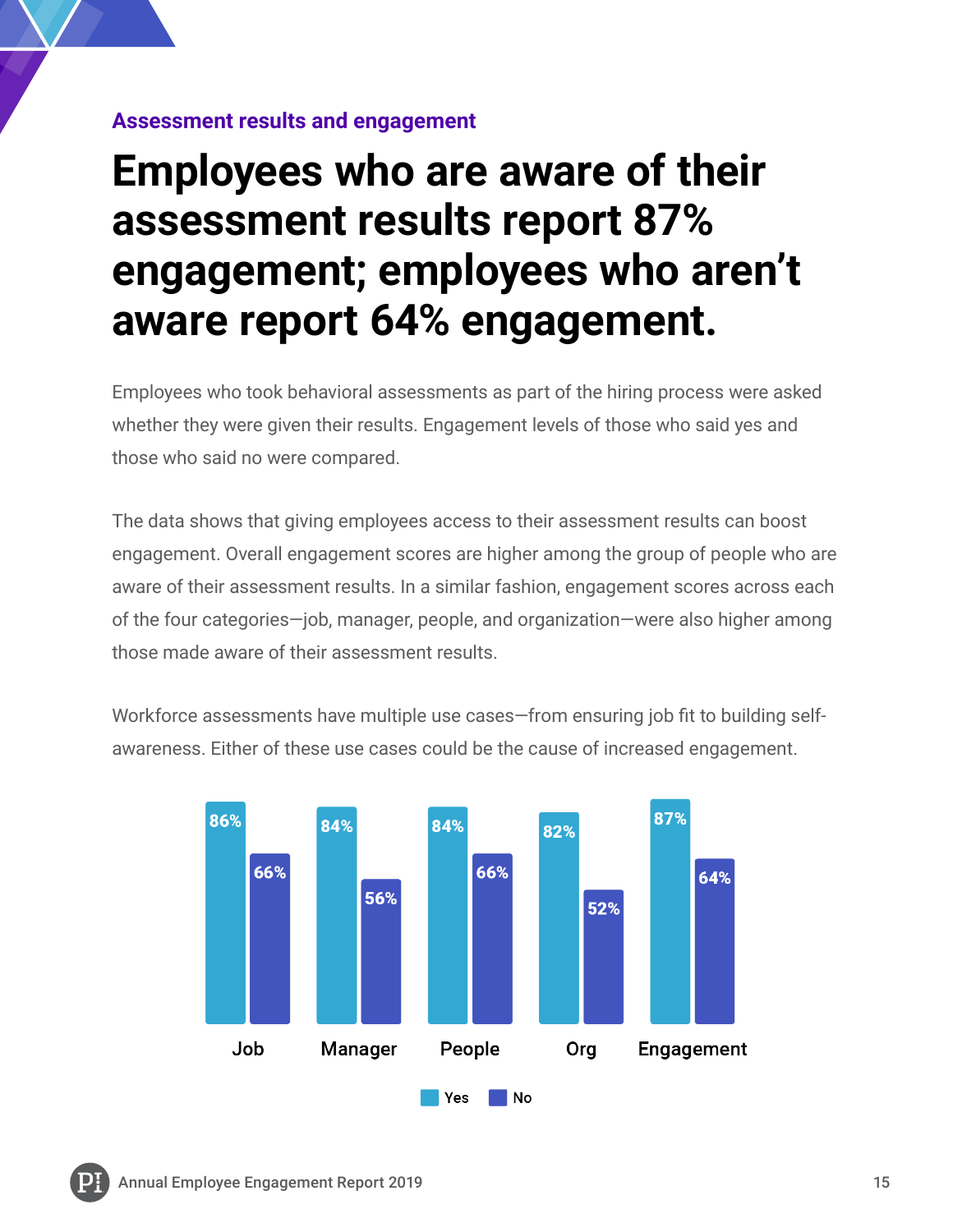#### **Assessments for team building and engagement**

### **Companies that use assessments to improve team communication and collaboration see higher engagement rates than companies that don't.**

To examine the link between engagement and using behavioral assessments for team building, the panel was asked if their company uses assessments to improve teamwork.

Across the board, engagement is significantly higher among the people who work for companies that do use assessments as a means of improving team communication and collaboration.

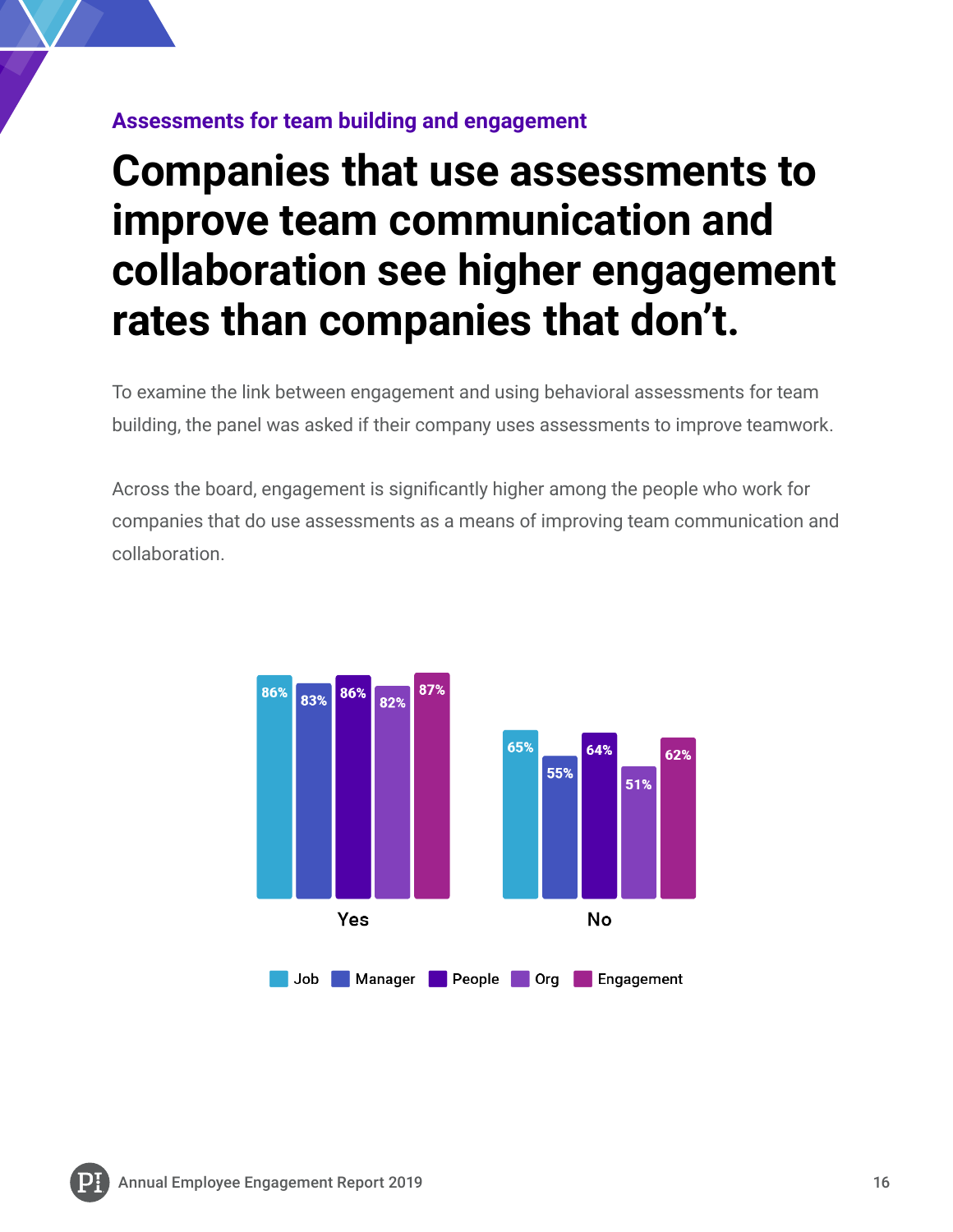#### **Cognitive assessments and engagement**

### **Companies that use cognitive assessments as part of the hiring process see higher engagement than companies that don't.**

Finally, the study examined the relationship between cognitive assessments and employee engagement. Respondents were asked whether their organization uses cognitive assessments as part of the hiring process.

There's a noticeable correlation between the use of workplace cognitive assessments and greater engagement rates. Companies that did use cognitive assessments in hiring saw engagement levels of 86%. Companies that didn't use cognitive assessments in hiring saw engagement levels of 64%.

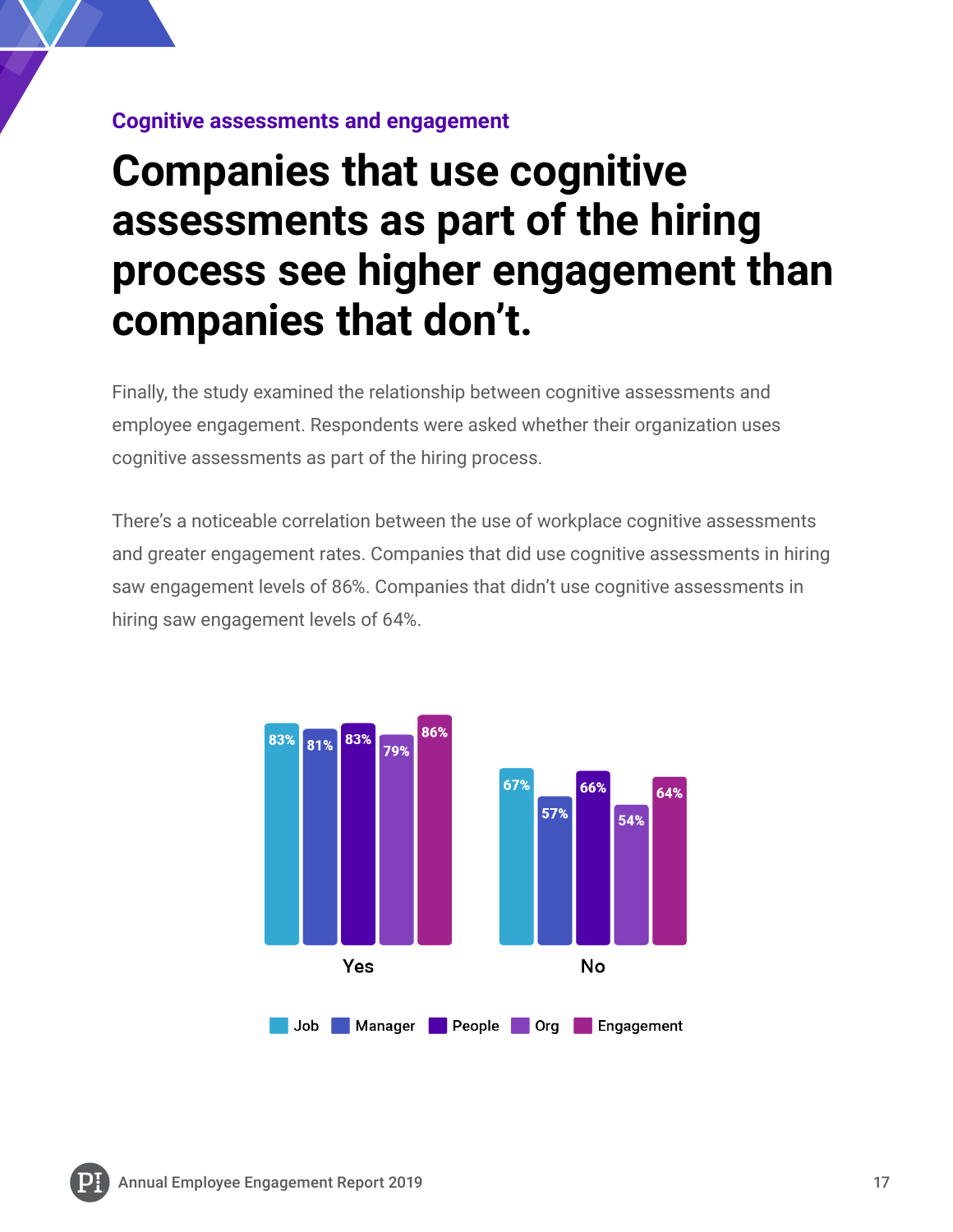## <span id="page-17-0"></span>SECTION 5 **Industry stats**

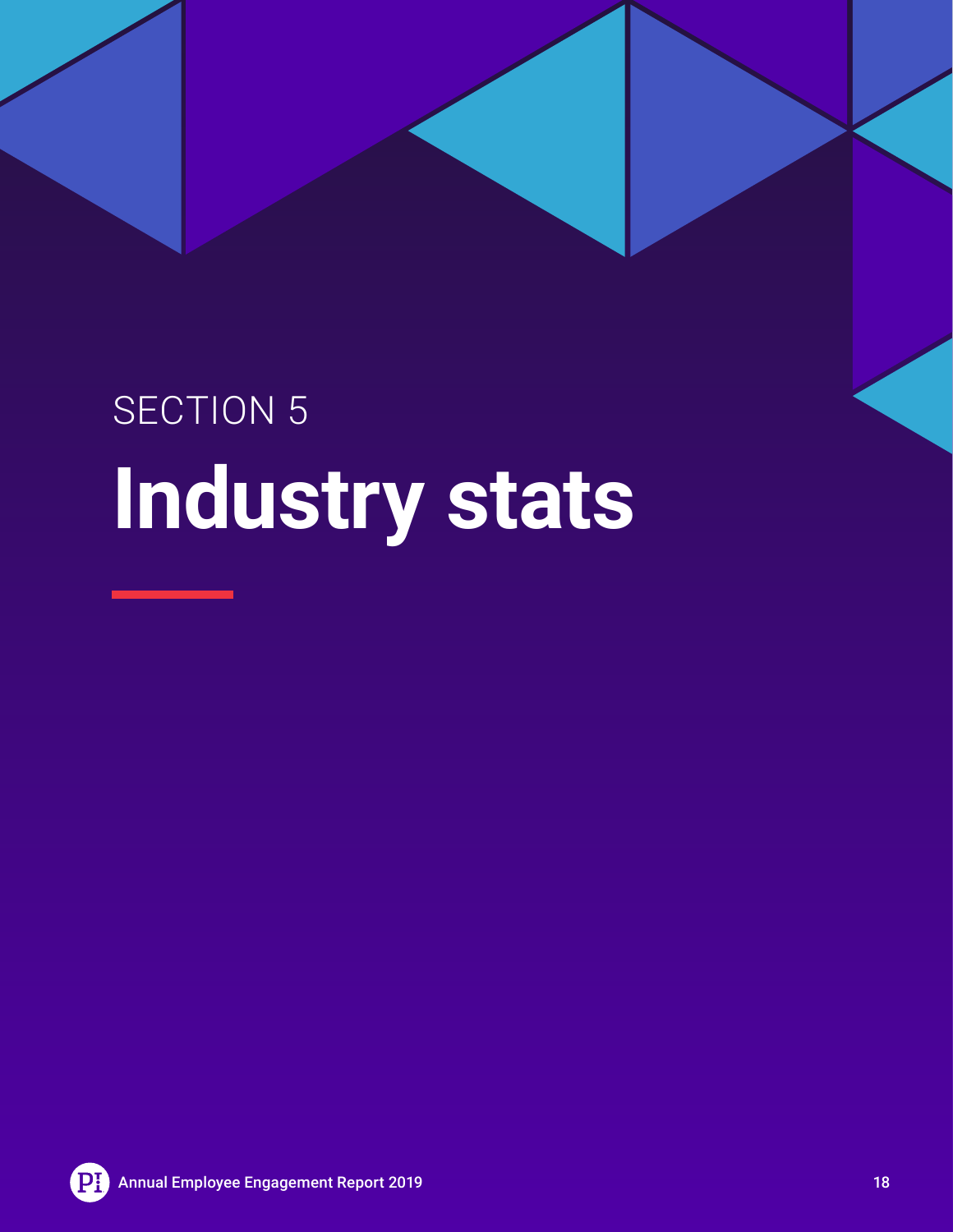#### **Top drivers of engagement in hospitality and food service**

### **Ensure a highly engaged workforce by hiring the right behavioral fit; they'll likely be excited to come to work every day.**

One might expect to see a diversity of engagement drivers depending on the industry. However, the No. 1 driver of engagement pertained to the organization category in all but two of the 20 industries. The hospitality and food services industry was one of those two.

As you can see, the No. 1 engagement driver in hospitality and food services pertains to the job category: "I am excited about the work I do every day." The remaining nine engagement drivers pertain to the organization and the people in it.

| Rank           | <b>Category</b>     | <b>Engagement Drivers</b>                                                                                                     |
|----------------|---------------------|-------------------------------------------------------------------------------------------------------------------------------|
| 1              | Job                 | I am excited about the work I do every day.                                                                                   |
| $\overline{2}$ | <b>Organization</b> | I believe we are hiring people with the right talents to help us achieve our business<br>strategy.                            |
| 3              | Organization        | I trust the senior leadership of my organization.                                                                             |
| $\overline{4}$ | Organization        | Senior leaders have clearly explained the reasons behind the changes made in the<br>organization.                             |
| 5              | People              | I feel respected by the people I work with.                                                                                   |
| 6              | <b>Organization</b> | I believe this company puts as much energy and investment into its people as it<br>puts into achieving its business strategy. |
| $\overline{7}$ | Organization        | I believe my organization has an outstanding future.                                                                          |
| 8              | Job                 | The work I do makes excellent use of my talents/skills and abilities.                                                         |
| 9              | Organization        | There is great open, honest, two-way communication in my organization.                                                        |
| 10             | <b>Organization</b> | I believe the culture of the organization drives high performance.                                                            |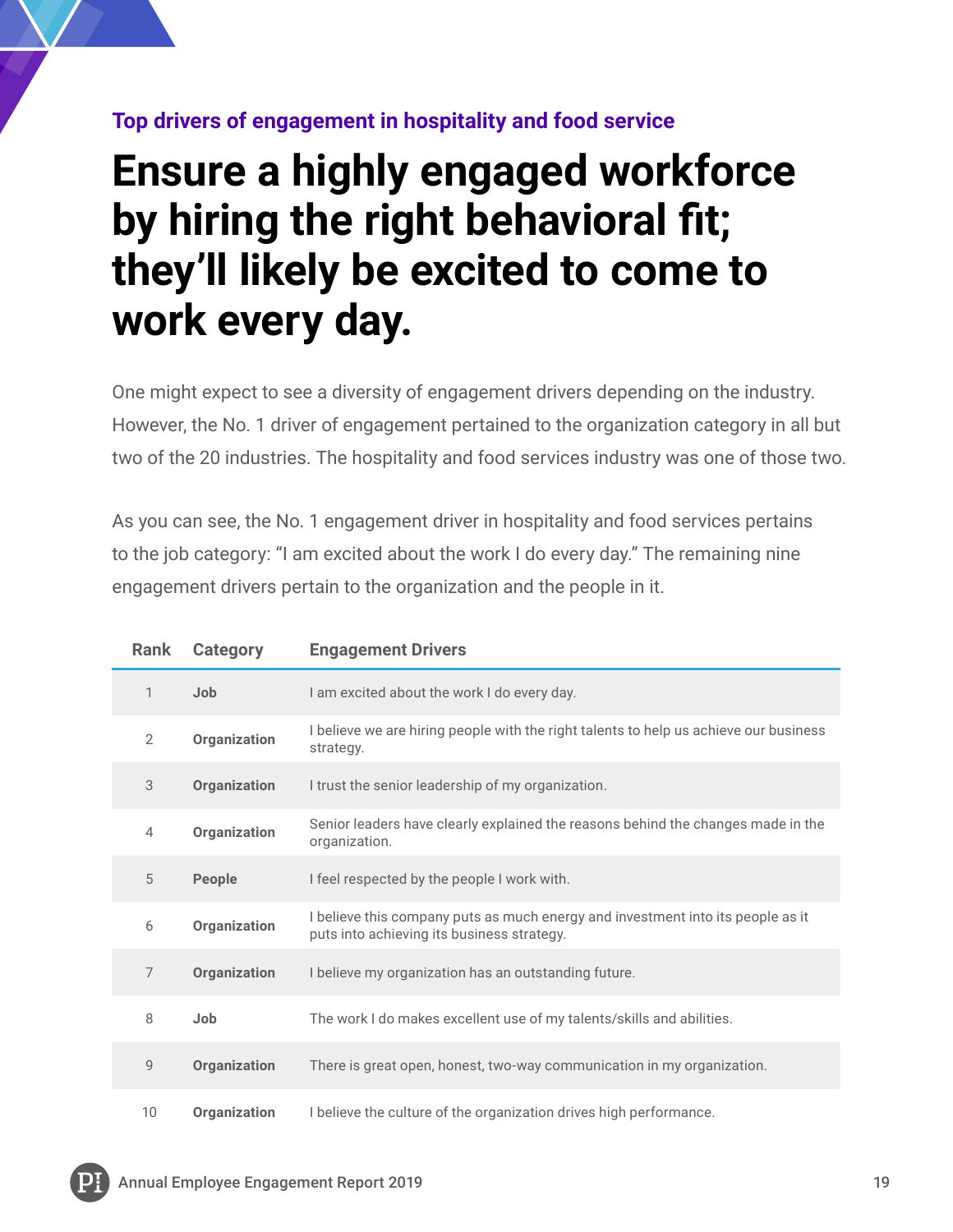#### **Top drivers of engagement in construction**

### **If you're a people manager in the construction industry, your actions have a major impact on the effort your employees put in; work hard and show integrity.**

As mentioned, the No. 1 driver of engagement pertained to the organization in all but two industries. The construction industry was the second of the two.

For employees in the construction industry, having a great manager leads to higher engagement: "My manager works and manages with integrity." As the data shows, the remaining top engagement drivers are split between manager and organization—with manager items composing 40% of the top 10.

**Continued**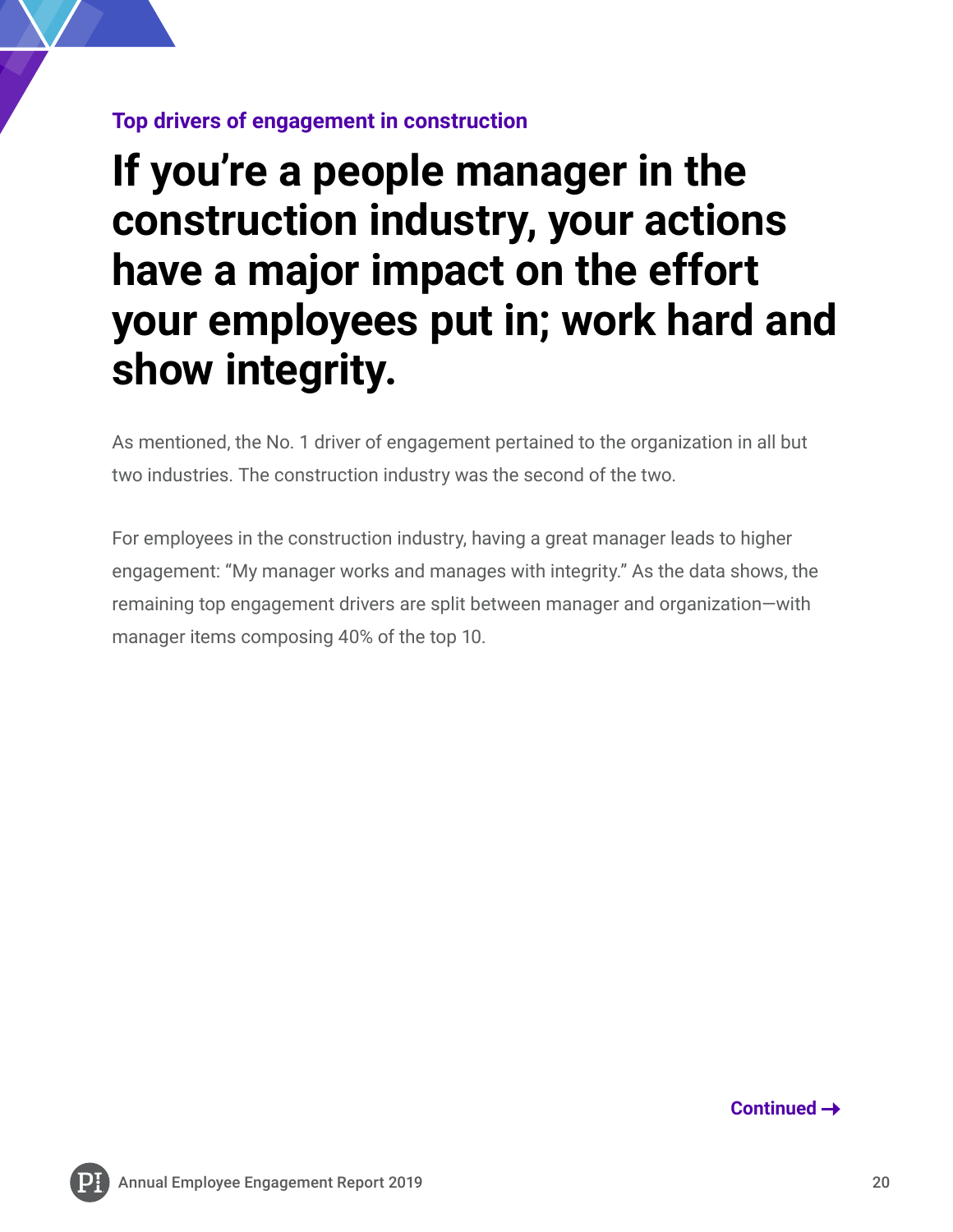| <b>Rank</b>    | <b>Category</b>     | <b>Engagement Drivers</b>                                                                                   |
|----------------|---------------------|-------------------------------------------------------------------------------------------------------------|
| 1              | <b>Manager</b>      | My manager works and manages with integrity.                                                                |
| $\mathbf{2}$   | Organization        | Where I work, people are rewarded solely based on their performance, not by<br>politics or other processes. |
| 3              | <b>Organization</b> | I believe the organization is making the changes necessary to be competitive in<br>the future.              |
| $\overline{4}$ | <b>Manager</b>      | My manager keeps me well informed about what is happening in the organization.                              |
| 5              | <b>Manager</b>      | My manager helps bring the best out of people.                                                              |
| 6              | <b>Manager</b>      | My manager communicates clear performance expectations to our team.                                         |
| $\overline{7}$ | Organization        | My organization provides me with the opportunity for learning and development.                              |
| 8              | Organization        | I believe we are hiring people with the right talents to help us achieve our<br>business strategy.          |
| $\mathsf g$    | Organization        | There is great open, honest, two-way communication in my organization.                                      |
| 10             | Organization        | The senior leadership of my organization has communicated a vision of the future<br>that motivates me.      |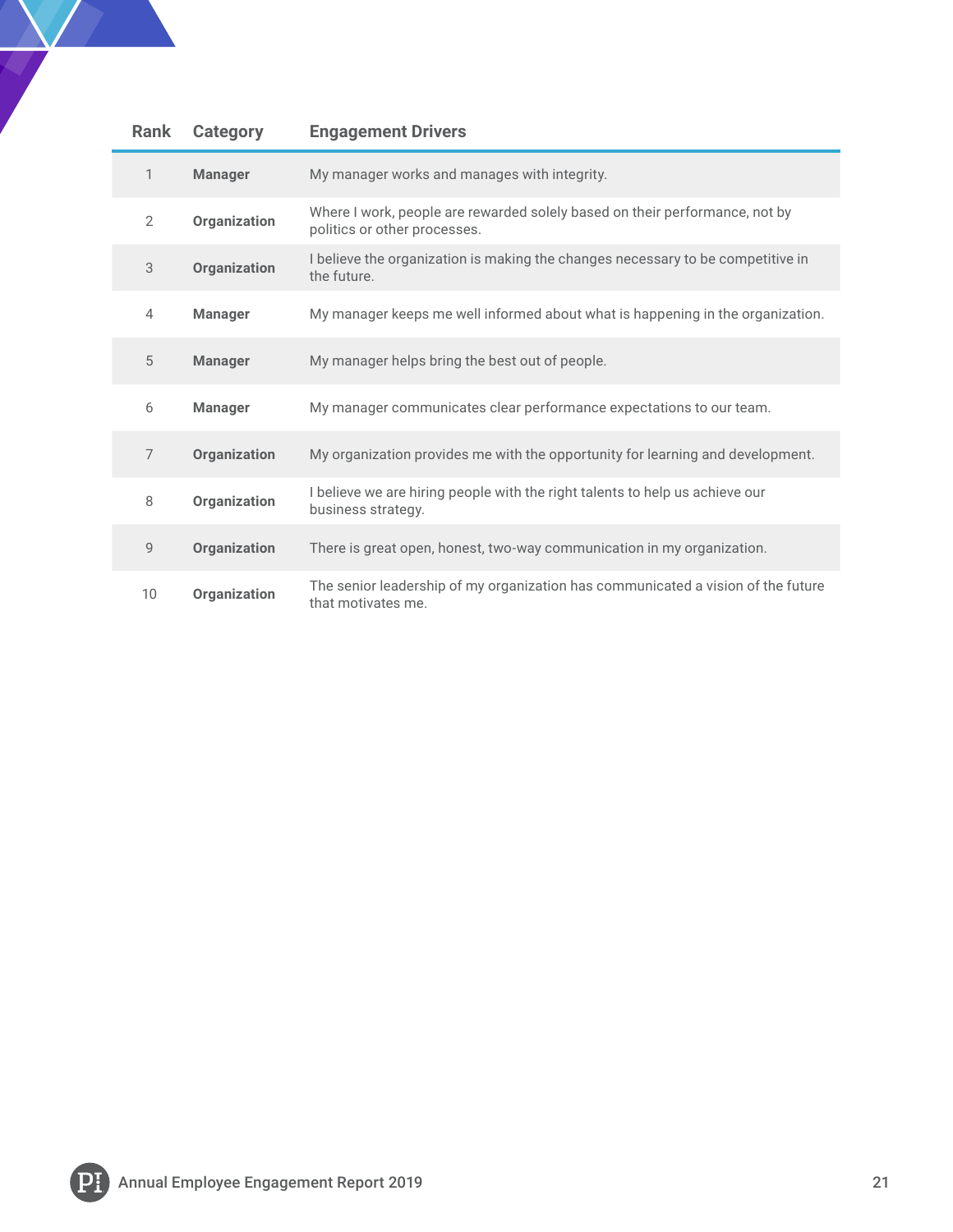#### **Top drivers of turnover in hospitality and food service**

### **To reduce turnover, ensure alignment between employee behavioral drives and job duties; and ensure jobs make excellent use of employees' skills.**

One might also expect to see diversity of turnover drivers depending on industry. However—like engagement—the No. 1 driver of turnover pertained to the organization in all but two of the cases. Hospitality and food services was one of the two.

As you can see, the No. 1 turnover driver in hospitality and food services pertains to the job category: "I am excited about the work I do every day." (This is the same No. 1 engagement driver in this industry.) The remaining nine engagement drivers cover the organization, people, and manager categories.

**Continued** 

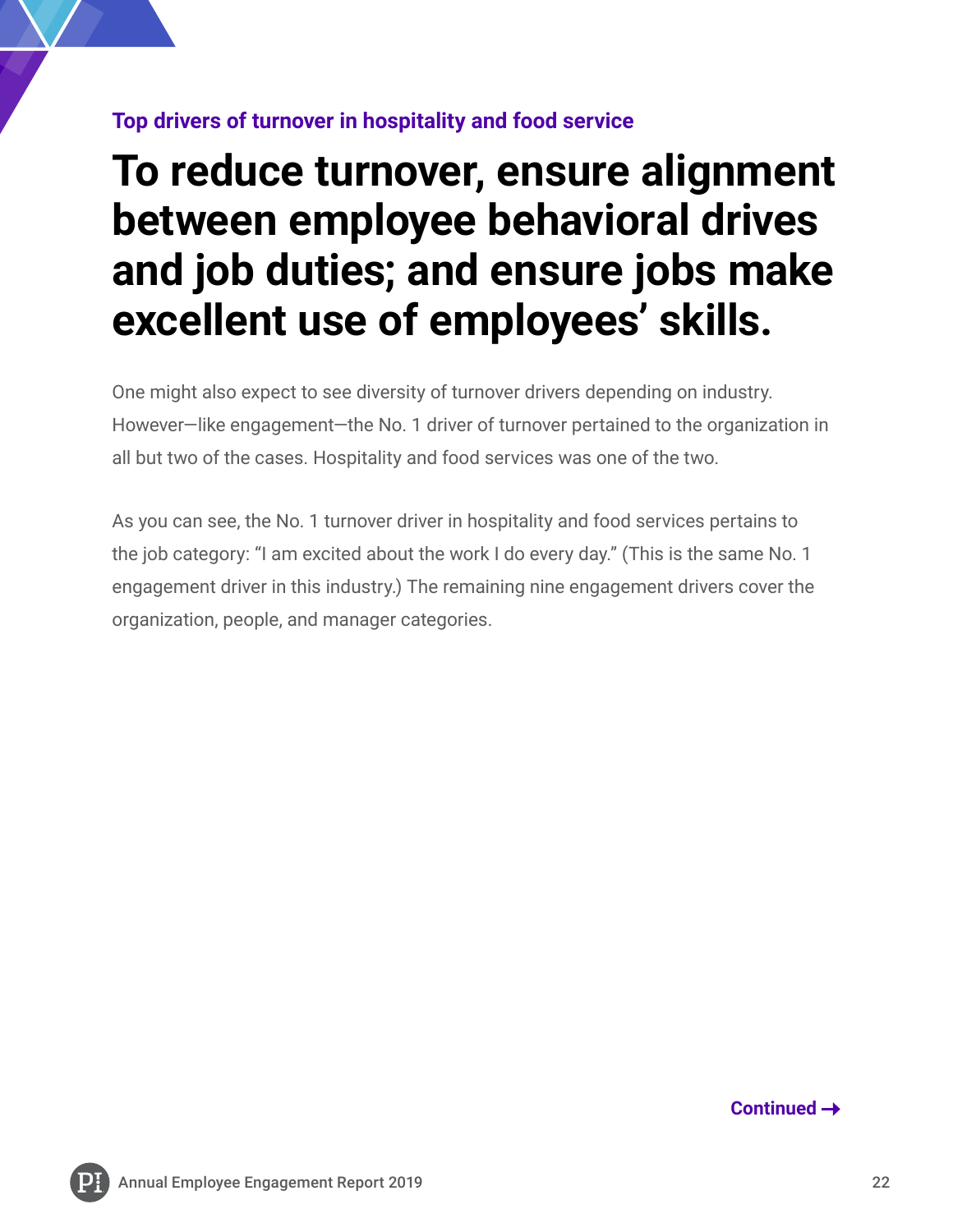| <b>Rank</b>    | <b>Category</b>     | <b>Engagement Drivers</b>                                                                                                     |
|----------------|---------------------|-------------------------------------------------------------------------------------------------------------------------------|
| 1              | Job                 | I am excited about the work I do every day.                                                                                   |
| $\overline{2}$ | Job                 | The work I do makes excellent use of my talents/skills and abilities.                                                         |
| 3              | <b>Organization</b> | Senior leaders have clearly explained the reasons behind the changes made in the<br>organization.                             |
| $\overline{4}$ | People              | I feel respected by the people I work with.                                                                                   |
| $\sqrt{5}$     | Organization        | The senior leadership of my organization has communicated a vision of the future<br>that motivates me.                        |
| 6              | Organization        | I believe this company puts as much energy and investment into its people as it<br>puts into achieving its business strategy. |
| $\overline{7}$ | <b>Organization</b> | I believe the organization is making the changes necessary to be competitive in<br>the future.                                |
| 8              | <b>Job</b>          | In my day-to-day work, I am gaining valuable skills and experience that will help<br>me in my future career.                  |
| 9              | Organization        | There is great open, honest, two-way communication in my organization.                                                        |
| 10             | <b>Manager</b>      | My manager keeps me well informed about what is happening in the organization.                                                |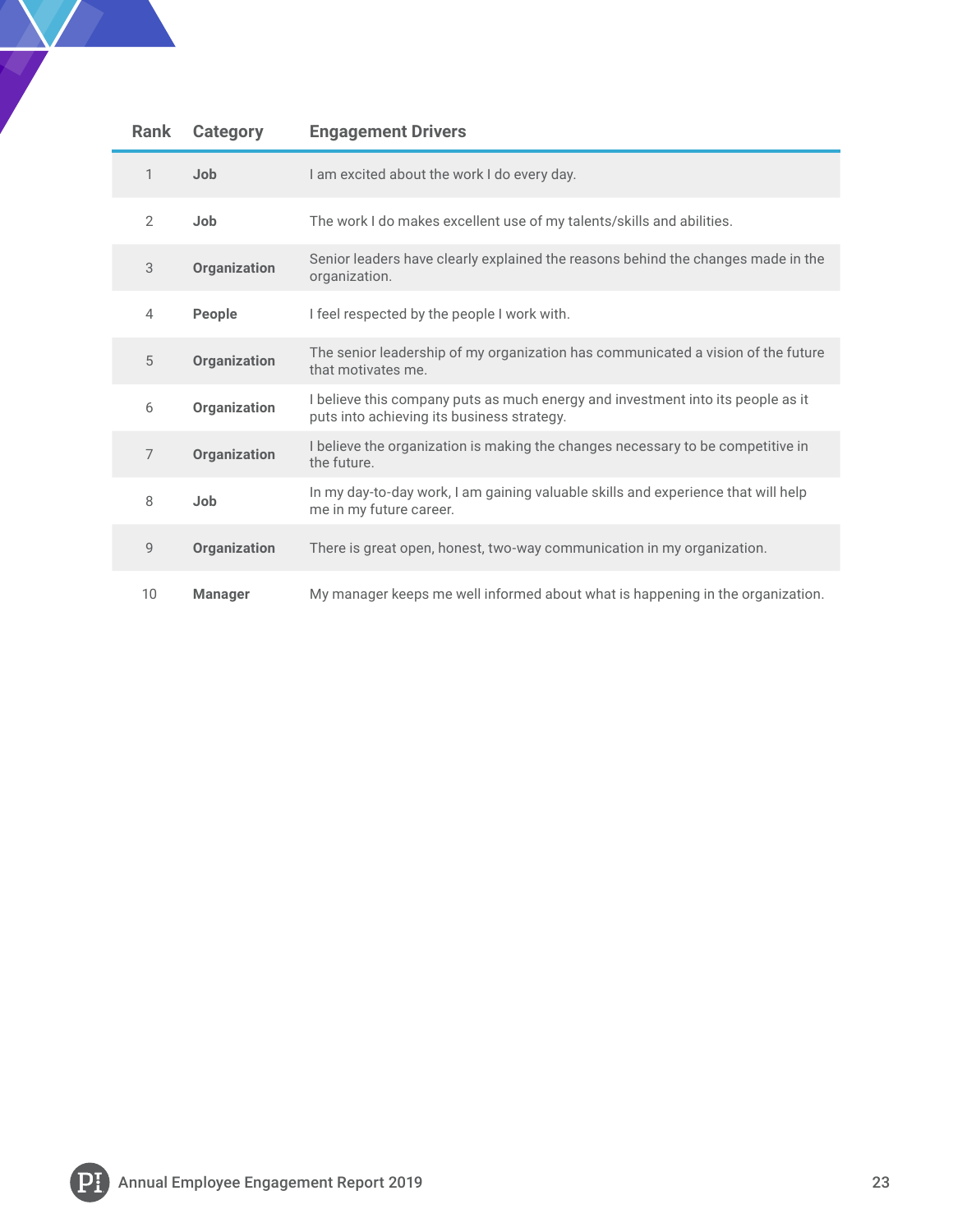#### **Top drivers of turnover in transportation**

### **In the transportation industry, factors that influence workers' desire to quit are misalignment with the company, misalignment with their job, and misalignment with their co-workers.**

Another unique industry-specific finding is that transportation employees make the decision to quit based on job fit. One-third of the turnover intention items pertain to the job category.

If people don't feel excited about the work they do on a daily basis they're likely to leave, so business leaders should take care to foster that excitement and find opportunities to make great use of individuals' skills and abilities.

Also, employees in the transportation industry quit because of their co-workers. In fact, another third of the top turnover drivers relate to the people category.

Leaders in the transportation industry can reduce turnover by giving employees the tools and training to help them understand each other better.

**Continued** 

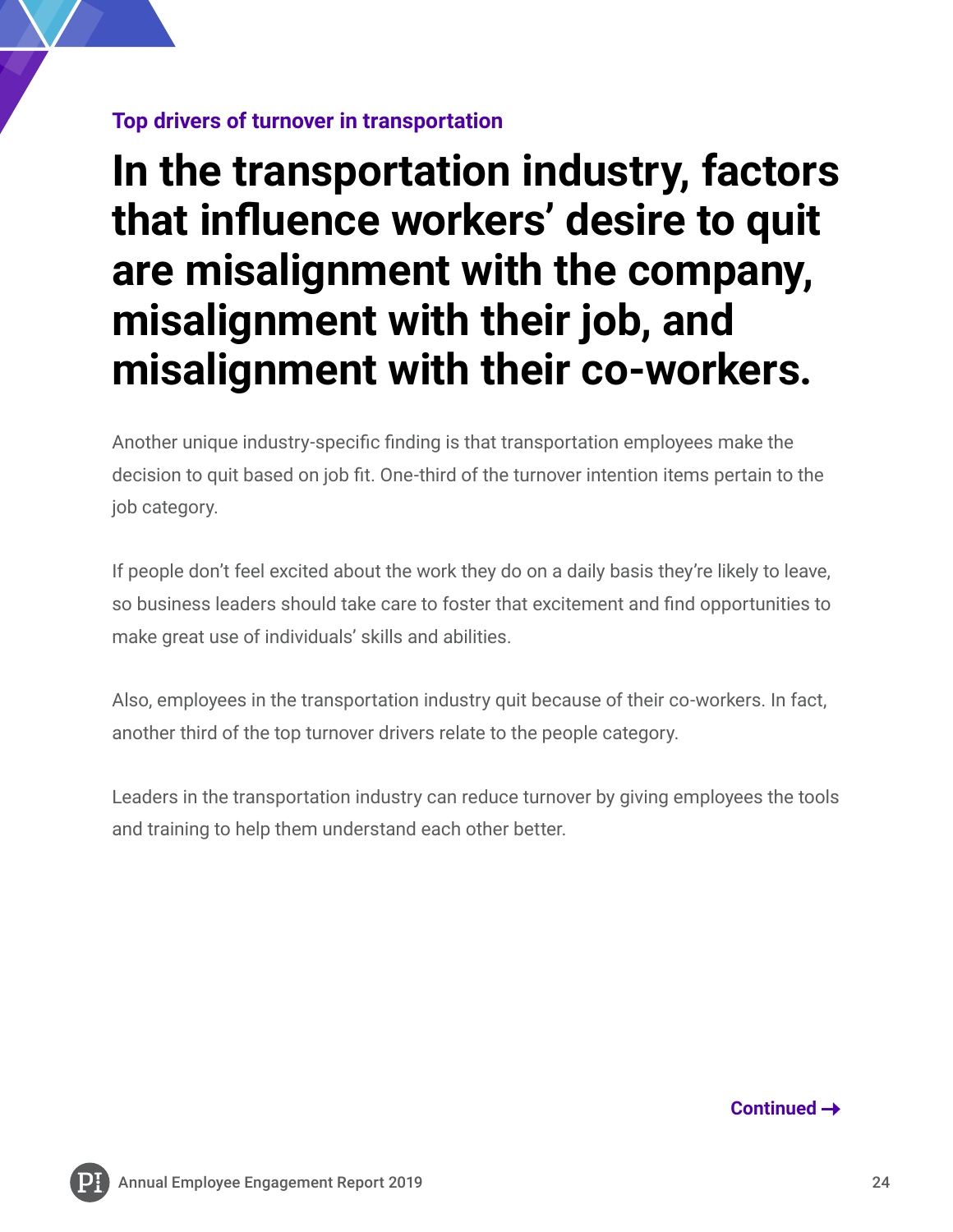| <b>Rank</b>    | <b>Category</b>     | <b>Engagement Drivers</b>                                                                                 |
|----------------|---------------------|-----------------------------------------------------------------------------------------------------------|
| 1              | <b>Organization</b> | Senior leaders have clearly explained the reasons behind the changes made in the<br>organization.         |
| $\overline{2}$ | <b>Organization</b> | I believe I am rewarded fairly for my hard work and contribution (e.g.<br>compensation, benefits, perks). |
| 3              | People              | I feel respected by the people I work with.                                                               |
| $\overline{4}$ | Organization        | The senior leadership of my organization has communicated a vision of the future<br>that motivates me.    |
| $\sqrt{5}$     | Organization        | Our organization is stronger because of its culture.                                                      |
| 6              | People              | The people I work with take the time to understand each others' point of view.                            |
| $\overline{7}$ | <b>Manager</b>      | My manager communicates clear performance expectations to our team.                                       |
| 8              | <b>Manager</b>      | My manager supports us in times of change.                                                                |
| 9              | <b>Organization</b> | I trust the senior leadership of my organization.                                                         |
| 10             | People              | When conflict arises, the people I work with resolve it respectfully and quickly.                         |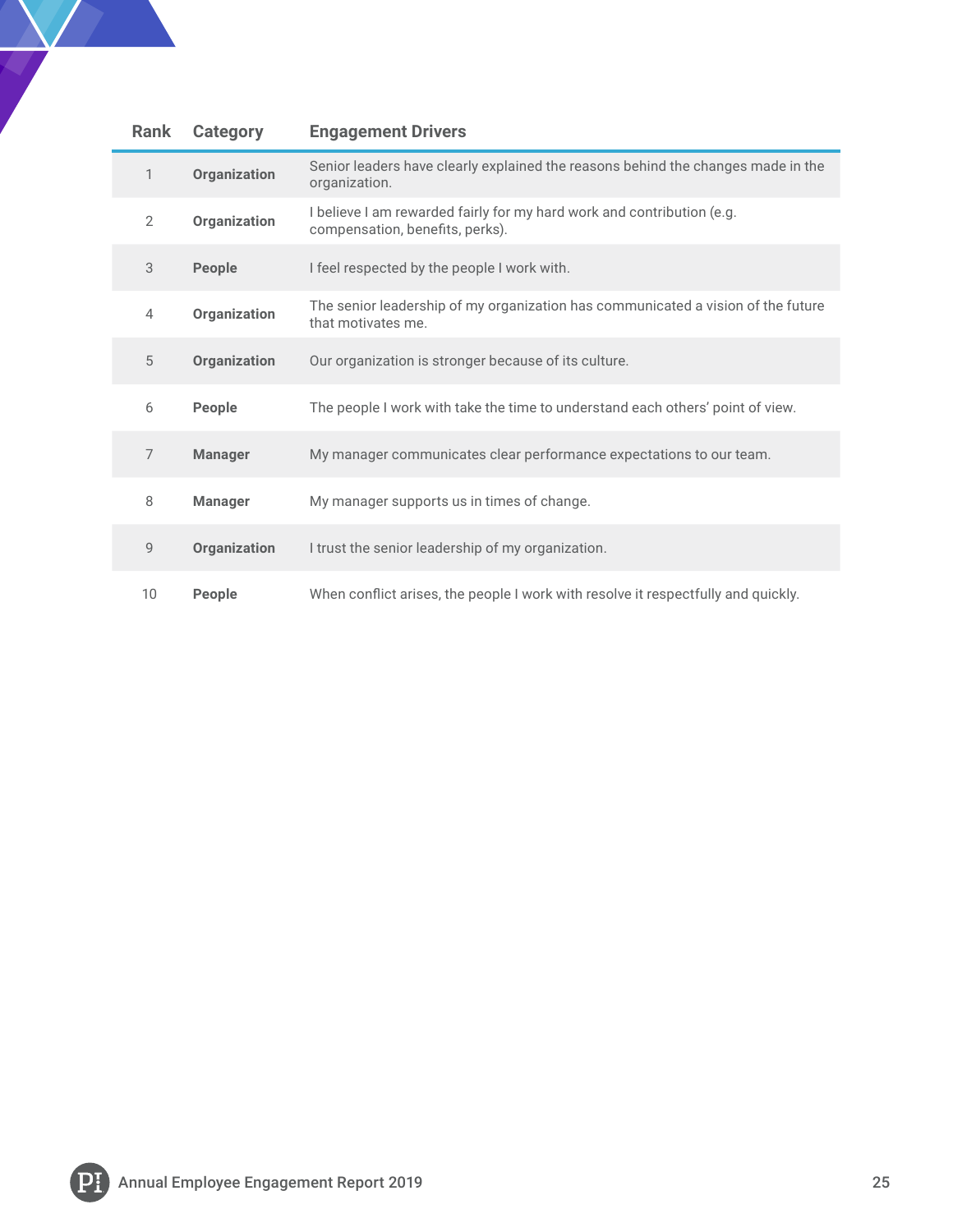### **Survey methodology**

In February of 2019, The Predictive Index conducted a survey of executives, managers, and individual contributors across diverse industries. We secured respondents through market research firm Critical Mix (now part of Dynata):

PI started with a pool of 94 Likert scale items, asked on a 5-point strongly disagree to strongly agree scale. All questions were required, and a not applicable option was provided as an "out." In an attempt to avoid survey fatigue, two versions of the survey were created—each contained about 65 items. Responses were collected over the course of two weeks in February 2019.

The following psychometric analyses were run:

- **Basic score calculation.** PI assessed the mean, % favorable, % neutral, and % unfavorable of each item. Items that scored extremely high, or that had a large amount of neutral scores, were flagged as potential removals.
- **Factor analysis.** PI assessed the way the items naturally wanted to group together so we could ensure the way we presented the items in categories accurately captured the experiences survey takers were considering when thinking about their day-to-day work.
- **Reliability analysis.** Confirming the factor analysis, PI ensured that the items grouped together in each category were related but not overlapping. The objective was to cover as many aspects of each category as possible without redundancy.
- **Correlations.** Which items correlate most highly with engagement? As one of the intents of asking items beyond engagement was to provide items upon which leaders and managers can take action to influence engagement, PI ensured that all survey items had a linear relationship with engagement.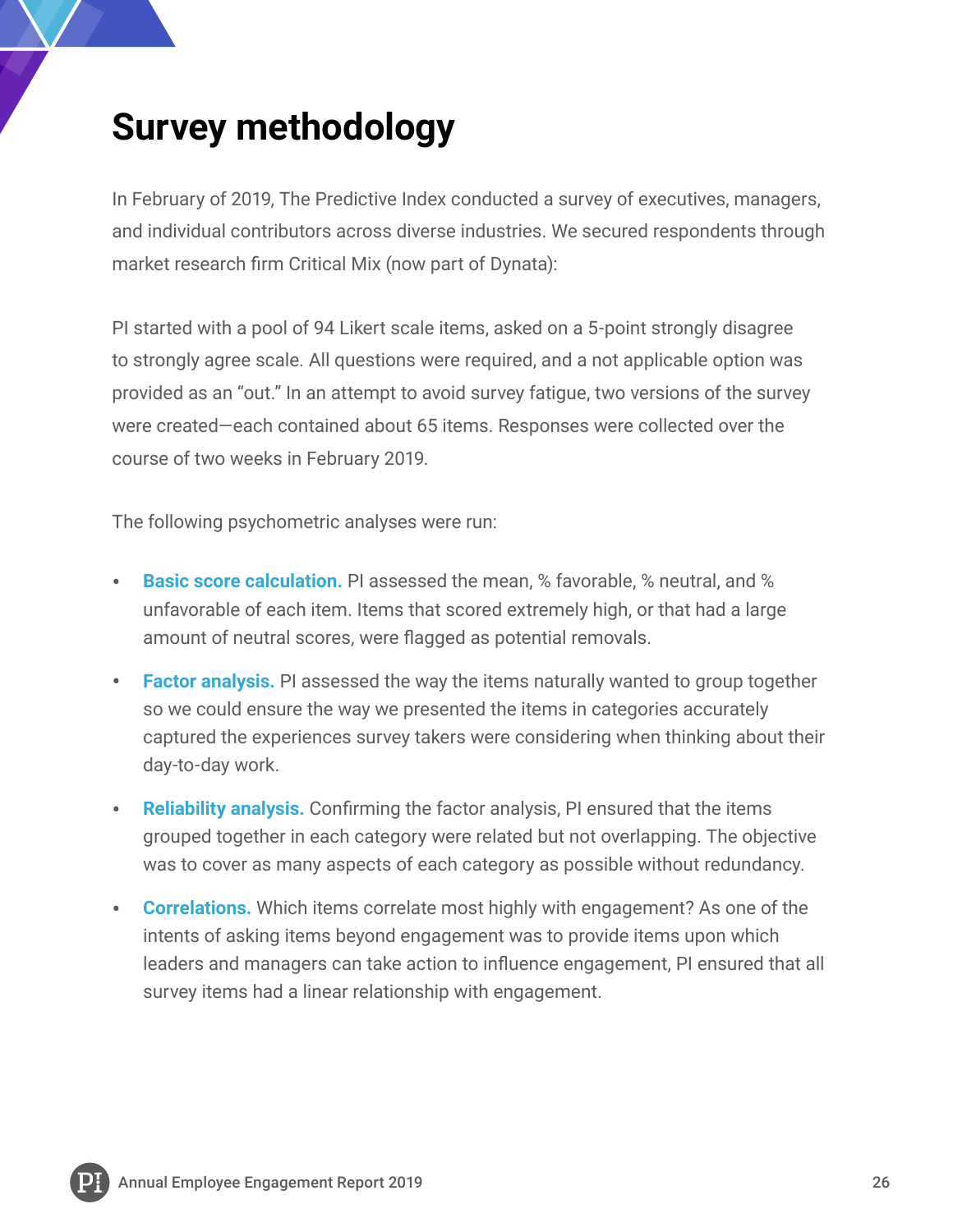Following those analyses, the final survey was created, consisting of **10** Job items, **10** Manager items, **10** Team items, **16** Organization items, and **4** Engagement items.

Through those means, we collected 3,010 completed survey responses. Here's some information about the respondent pool:

| <b>Industry</b>                                                          | <b>Total</b> |
|--------------------------------------------------------------------------|--------------|
| Accommodation and food services                                          | 96           |
| Administrative and support and waste management and remediation services | 23           |
| Agriculture, forestry, fishing, and hunting                              | 29           |
| Arts, entertainment, and recreation                                      | 72           |
| Construction                                                             | 98           |
| <b>Education services</b>                                                | 427          |
| Finance and insurance                                                    | 176          |
| Healthcare and social assistance                                         | 407          |
| Information                                                              | 92           |
| Management of companies and enterprises                                  | 13           |
| Manufacturing                                                            | 247          |
| Other, except public administration                                      | 280          |
| Professional, scientific, and technical services                         | 221          |
| Public administration                                                    | 108          |
| Real estate and rental and leasing                                       | 57           |
| Retail trade                                                             | 309          |
| Transportation and warehousing                                           | 86           |
| Unclassified                                                             | 161          |
| <b>Utilities</b>                                                         | 37           |
| Wholesale trade                                                          | 46           |
| <b>Total</b>                                                             | 2985         |